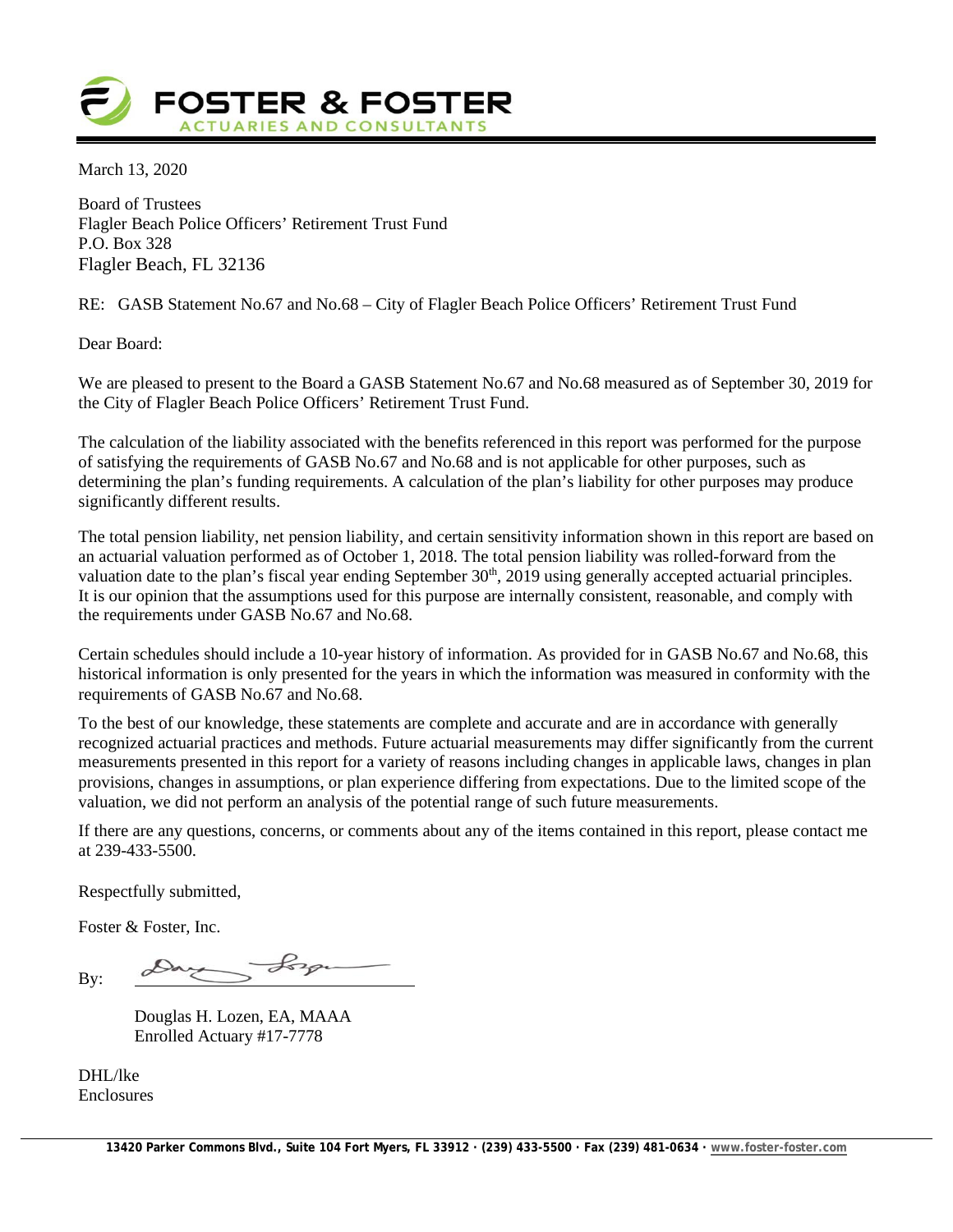# GASB 67

# STATEMENT OF FIDUCIARY NET POSITION SEPTEMBER 30, 2019

| <b>ASSETS</b>                        | <b>MARKET VALUE</b> |
|--------------------------------------|---------------------|
| Cash and Cash Equivalents:           |                     |
| <b>Short Term Investments</b>        | 94,543              |
| <b>Total Cash and Equivalents</b>    | 94,543              |
| Receivables:                         |                     |
| Other Receivable                     | 1,211               |
| <b>Investment Income</b>             | 2,357               |
| <b>Total Receivable</b>              | 3,568               |
| Investments:                         |                     |
| <b>Mutual Funds:</b>                 |                     |
| <b>Fixed Income</b>                  | 1,054,374           |
| Equity                               | 2,947,565           |
| <b>Total Investments</b>             | 4,001,939           |
| <b>Total Assets</b>                  | 4,100,050           |
| <b>LIABILITIES</b>                   |                     |
| Payables:                            |                     |
| <b>Investment Expenses</b>           | 750                 |
| <b>Administrative Expenses</b>       | 895                 |
| <b>Total Liabilities</b>             | 1,645               |
| NET POSITION RESTRICTED FOR PENSIONS | 4,098,405           |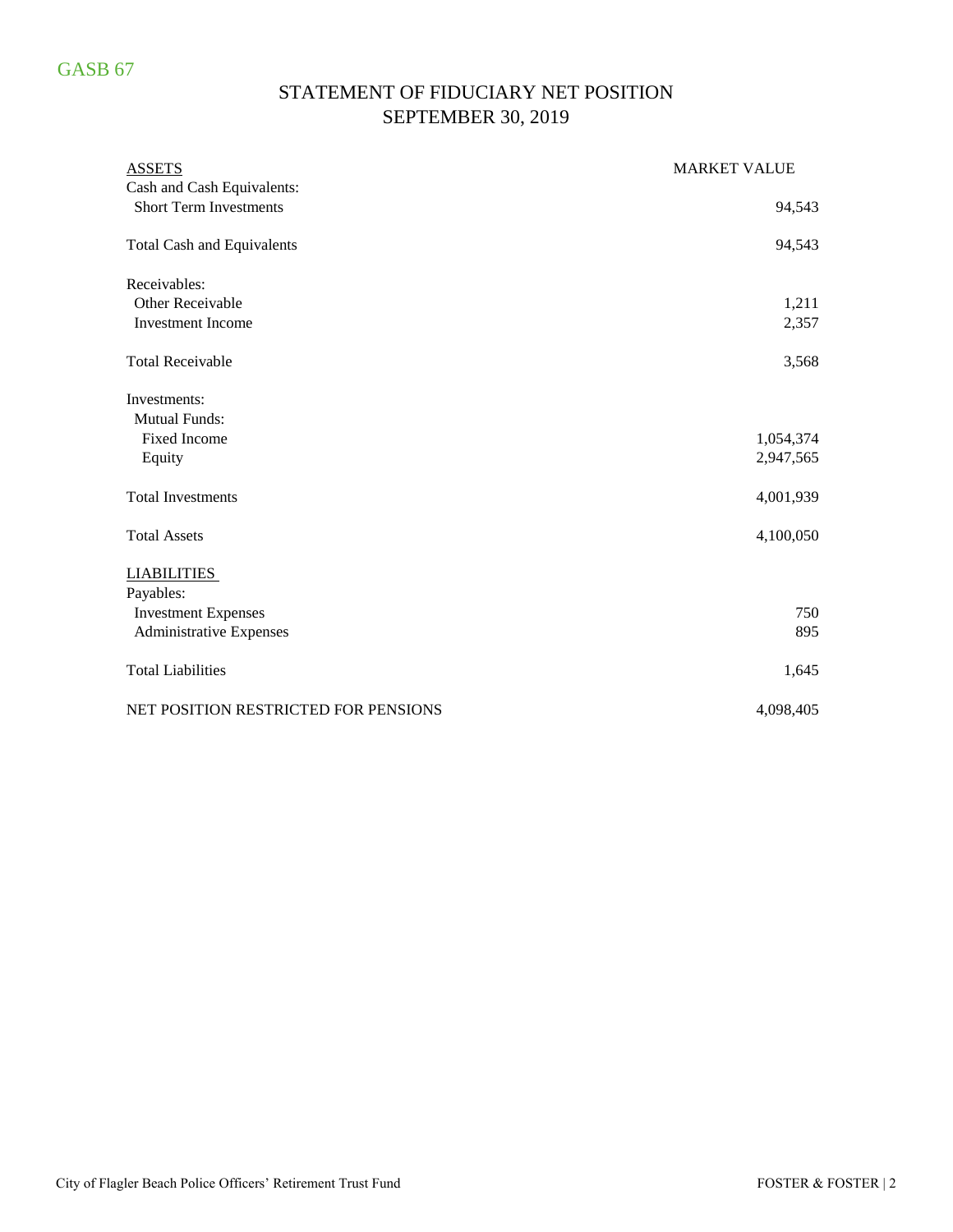### STATEMENT OF CHANGES IN FIDUCIARY NET POSITION FOR THE YEAR ENDED SEPTEMBER 30, 2019 Market Value Basis

#### ADDITIONS

| Contributions:                            |                  |           |
|-------------------------------------------|------------------|-----------|
| Member                                    | 77,838           |           |
| Buy-Back                                  | 42,166           |           |
| City                                      | 129,209          |           |
| <b>State</b>                              | 56,051           |           |
| <b>Total Contributions</b>                |                  | 305,264   |
| <b>Investment Income:</b>                 |                  |           |
| Net Increase in Fair Value of Investments | 80,586           |           |
| Interest & Dividends                      | 88,540           |           |
| Less Investment Expense <sup>1</sup>      | (14,500)         |           |
| Net Investment Income                     |                  | 154,626   |
| <b>Total Additions</b>                    |                  | 459,890   |
| <b>DEDUCTIONS</b>                         |                  |           |
| Distributions to Members:                 |                  |           |
| <b>Benefit Payments</b>                   | 221,192          |           |
| Lump Sum Share Distributions              | 390              |           |
| <b>Refunds of Member Contributions</b>    | $\boldsymbol{0}$ |           |
| <b>Total Distributions</b>                |                  | 221,582   |
| Administrative Expense                    |                  | 47,021    |
| <b>Total Deductions</b>                   |                  | 268,603   |
| Net Increase in Net Position              |                  | 191,287   |
| NET POSITION RESTRICTED FOR PENSIONS      |                  |           |
| Beginning of the Year                     |                  | 3,907,118 |
| End of the Year                           |                  | 4,098,405 |

<sup>1</sup>Investment related expenses include investment advisory, custodial and performance monitoring fees.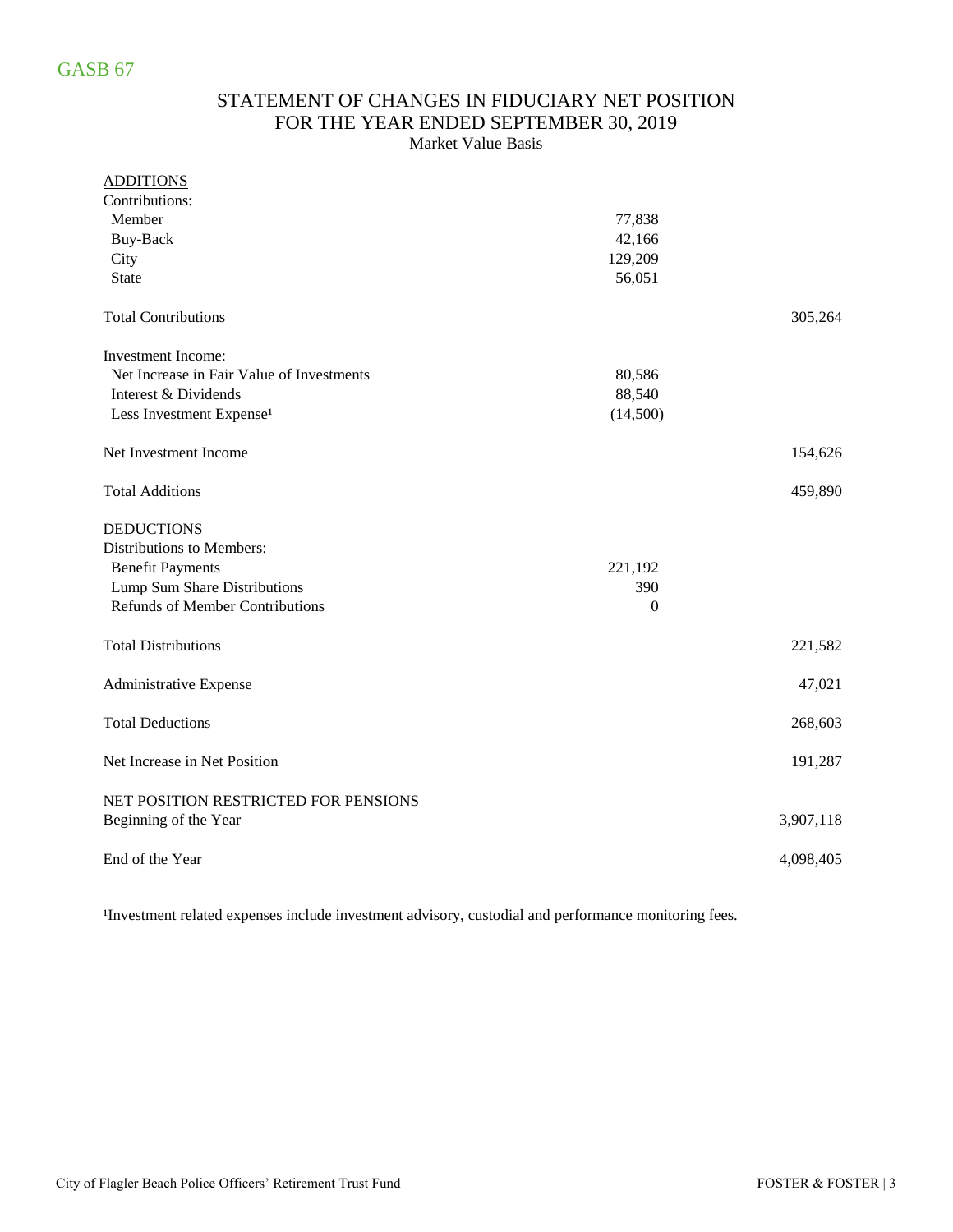# GASB 67

# NOTES TO THE FINANCIAL STATEMENTS

(For the Year Ended September 30, 2019)

#### *Plan Administration*

The Plan is a single-employer defined benefit pension plan administered by the Plan's Board of Trustees comprised of:

- a. Two Commission/Council appointees,
- b. Two Members of the Department elected by the Membership, and
- c. Fifth Member elected by other 4 and appointed by Commission/Council.

#### *Plan Membership as of October 1, 2018:*

| Inactive Plan Members or Beneficiaries Currently Receiving Benefits | 6.  |
|---------------------------------------------------------------------|-----|
| Inactive Plan Members Entitled to But Not Yet Receiving Benefits    | 10. |
| Active Plan Members                                                 |     |
|                                                                     |     |

#### *Benefits Provided*

The Plan provides retirement, termination, disability and death benefits.

A summary of the benefit provisions can be found in the October 1, 2018 Actuarial Valuation Report for the City of Flagler Beach Police Officers' Retirement Trust Fund prepared by Foster & Foster Actuaries and Consultants.

#### *Contributions*

Member Contributions: 10.0% of Salary.

City and State Contributions: Remaining amount necessary to pay current costs and amortize past service cost, if any, as provided in Part VII of Chapter 112, Florida Statutes.

#### Investments

*Investment Policy:*

The following was the Board's adopted asset allocation policy as of September 30, 2019:

| <b>Asset Class</b>               | <b>Target Allocation</b> |
|----------------------------------|--------------------------|
| Domestic Equity                  | 50.0%                    |
| <b>International Equity</b>      | 15.0%                    |
| <b>Broad Market Fixed Income</b> | 35.0%                    |
| Total                            | 100.0%                   |

#### *Concentrations:*

The Plan did not hold investments in any one organization that represent 5 percent or more of the Pension Plan's Fiduciary Net Position.

#### *Rate of Return:*

For the year ended September 30, 2019, the annual money-weighted rate of return on Pension Plan investments, net of Pension Plan investment expense, was 3.95 percent.

The money-weighted rate of return expresses investment performance, net of investment expense, adjusted for the changing amounts actually invested.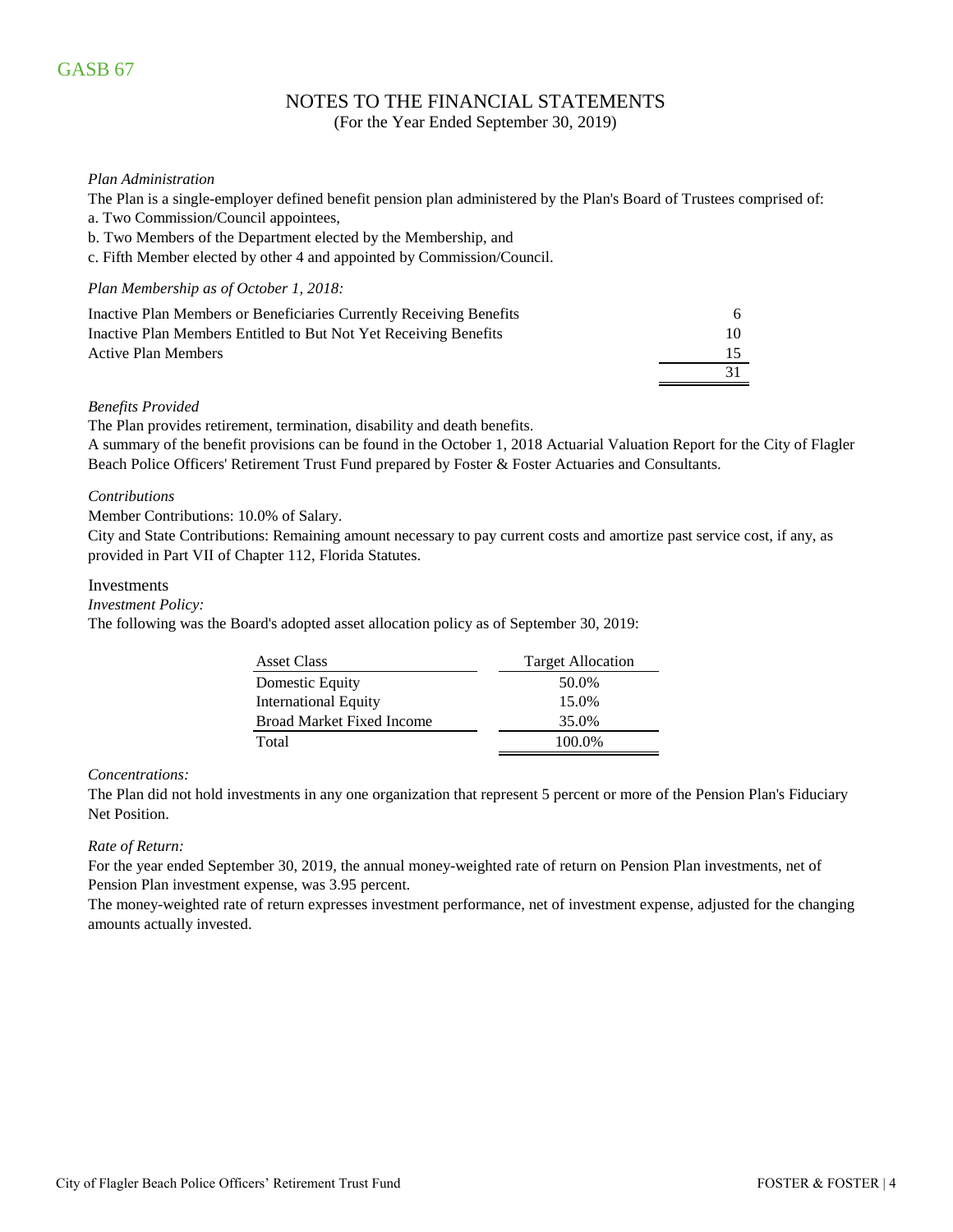## NET PENSION LIABILITY OF THE SPONSOR

The components of the Net Pension Liability of the Sponsor on September 30, 2019 were as follows:

| <b>Total Pension Liability</b>                                         | \$ 4.475.230              |
|------------------------------------------------------------------------|---------------------------|
| Plan Fiduciary Net Position                                            | $\frac{1}{2}$ (4,098,405) |
| Sponsor's Net Pension Liability                                        | 376.825                   |
| Plan Fiduciary Net Position as a percentage of Total Pension Liability | 91.58%                    |

#### *Actuarial Assumptions:*

The Total Pension Liability was determined by an actuarial valuation as of October 1, 2018 updated to September 30, 2019 using the following actuarial assumptions:

| Inflation                 | 2.50%         |
|---------------------------|---------------|
| <b>Salary Increases</b>   | Service based |
| Discount Rate             | 7.35%         |
| Investment Rate of Return | 7.35%         |

#### *Mortality Rate Healthy Active Lives:*

Female: RP2000 Generational, 100% Combined Healthy White Collar, Scale BB.

Male: RP2000 Generational, 10% Combined Healthy White Collar / 90% Combined Healthy Blue Collar, Scale BB.

*Mortality Rate Healthy Inactive Lives:*

Female: RP2000 Generational, 100% Annuitant White Collar, Scale BB.

Male: RP2000 Generational, 10% Annuitant White Collar / 90% Annuitant Blue Collar, Scale BB.

#### *Mortality Rate Disabled Lives:*

Female: 60% RP2000 Disabled Female set forward two years / 40% Annuitant White Collar with no setback, no projection scale. Male: 60% RP2000 Disabled Male setback four years / 40% Annuitant White Collar with no setback, no projection scale. The above assumption rates were mandated by Chapter 2015-157, Laws of Florida. This law mandates the use of the valuations of the Florida Retirement System (FRS). The above rates are those outlined in Milliman's July 1, 2016 FRS valuation report for special risk employees. We feel this assumption sufficiently accommodates future mortality improvements.

The most recent actuarial experience study used to review the other significant assumptions was dated August 20, 2019.

The Long-Term Expected Rate of Return on Pension Plan investments can be determined using a building-block method in which best-estimate ranges of expected future real rates of return (expected returns, net of Pension Plan investment expenses and inflation) are developed for each major asset class.

For 2019, the inflation rate assumption of the investment advisor was 2.50%.

These ranges are combined to produce the Long-Term Expected Rate of Return by weighting the expected future real rates of return by the target asset allocation percentage and by adding expected inflation.

Best estimates of geometric real rates of return for each major asset class included in the Pension Plan's target asset allocation as of September 30, 2019 are summarized in the following table:

|                                  | Long Term Expected Real Rate of |
|----------------------------------|---------------------------------|
| <b>Asset Class</b>               | Return                          |
| Domestic Equity                  | 7.50%                           |
| <b>International Equity</b>      | 8.50%                           |
| <b>Broad Market Fixed Income</b> | 2.50%                           |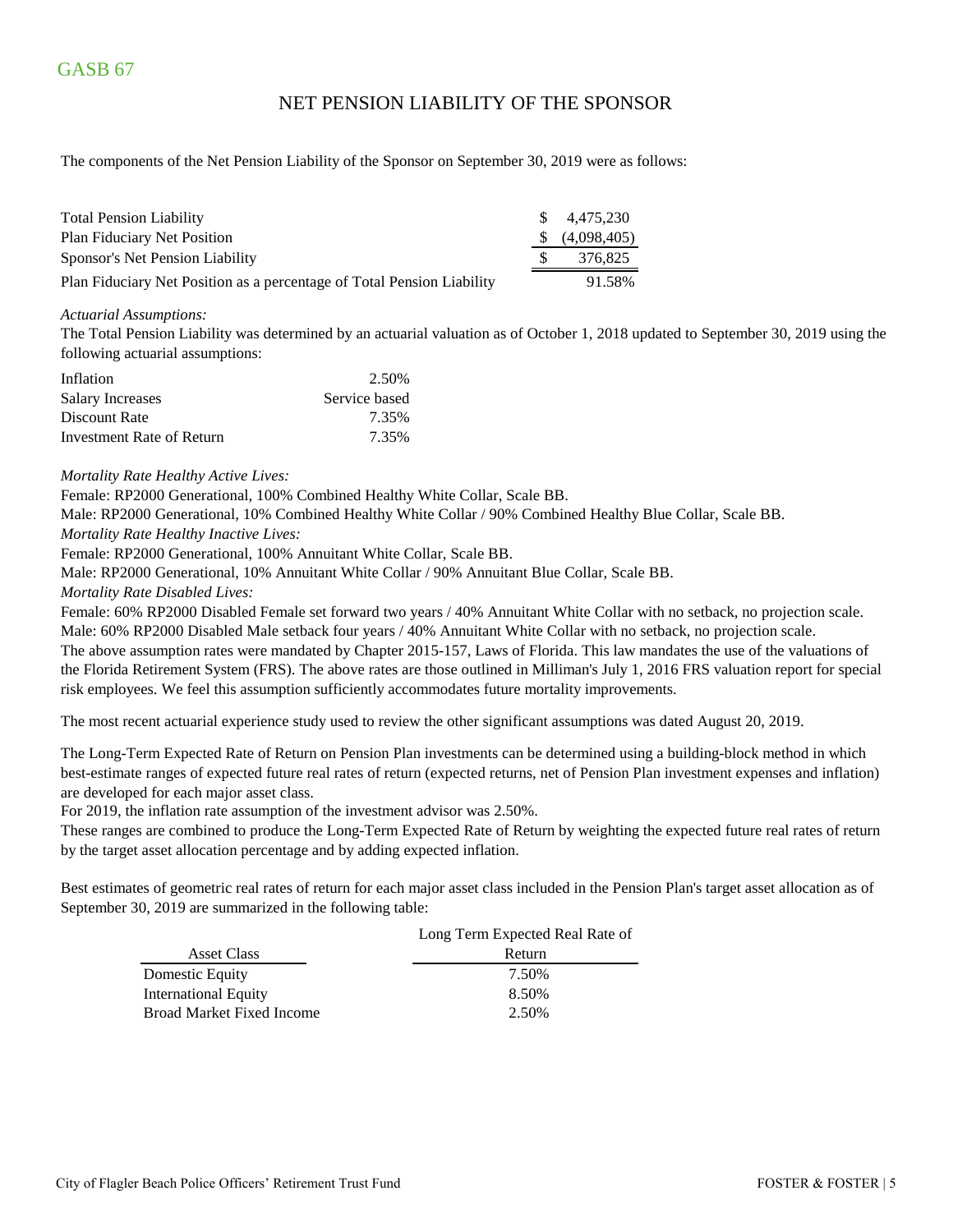# GASB 67

#### Discount Rate:

The Discount Rate used to measure the Total Pension Liability was 7.35 percent.

The projection of cash flows used to determine the Discount Rate assumed that Plan Member contributions will be made at the current contribution rate and that Sponsor contributions will be made at rates equal to the difference between actuarially determined contribution rates and the Member rate. Based on those assumptions, the Pension Plan's Fiduciary Net Position was projected to be available to make all projected future benefit payments of current plan members. Therefore, the Long-Term Expected Rate of Return on Pension Plan investments was applied to all periods of projected benefit payments to determine the Total Pension Liability.

|                                 |              |            |  | Current       |              |           |  |
|---------------------------------|--------------|------------|--|---------------|--------------|-----------|--|
|                                 | 1\% Decrease |            |  | Discount Rate | 1\% Increase |           |  |
|                                 |              | 6.35%      |  | 7.35%         | 8.35%        |           |  |
| Sponsor's Net Pension Liability |              | 974.073 \$ |  | 376,825 \$    |              | (114.040) |  |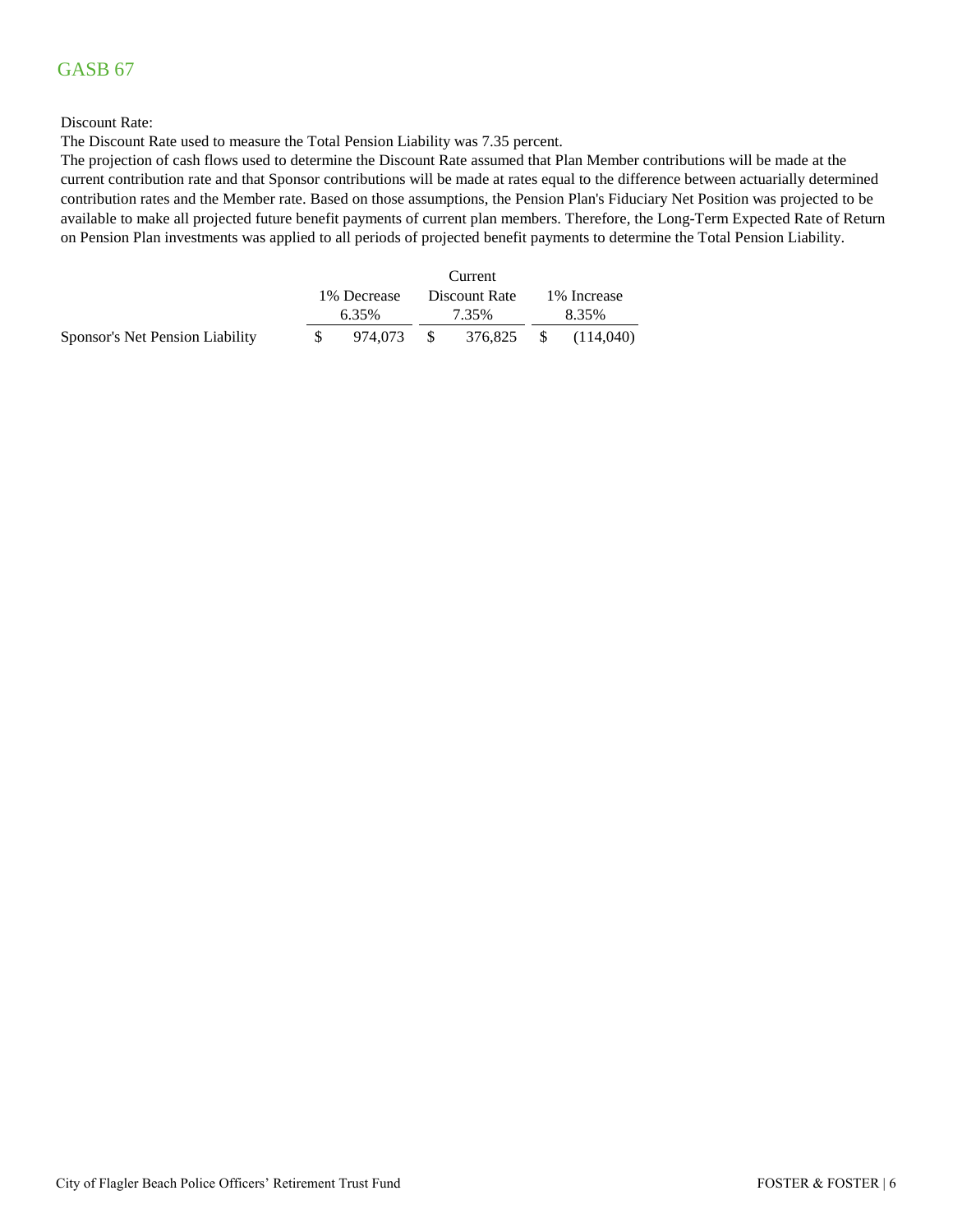# SCHEDULE OF CHANGES IN NET PENSION LIABILITY AND RELATED RATIOS Last 10 Fiscal Years

|                                                                            |    | 09/30/2019 | 09/30/2018      | 09/30/2017      |
|----------------------------------------------------------------------------|----|------------|-----------------|-----------------|
| <b>Total Pension Liability</b>                                             |    |            |                 |                 |
| Service Cost                                                               |    | 186,283    | 181,472         | 163,804         |
| Interest                                                                   |    | 323,707    | 286,220         | 270,030         |
| <b>Share Plan Allocation</b>                                               |    | 6,549      | 5,344           | 764             |
| Changes of benefit terms                                                   |    |            |                 |                 |
| Differences between Expected and Actual Experience                         |    | (118, 437) | 204,944         | (91, 598)       |
| Changes of assumptions                                                     |    | 72,739     |                 |                 |
| <b>Contributions - Buy Back</b>                                            |    | 42,166     |                 |                 |
| Benefit Payments, including Refunds of Employee Contributions              |    | (221, 582) | (157, 515)      | (137,764)       |
| Net Change in Total Pension Liability                                      |    | 291,425    | 520,465         | 205,236         |
| <b>Total Pension Liability - Beginning</b>                                 |    | 4,183,805  | 3,663,340       | 3,458,104       |
| Total Pension Liability - Ending (a)                                       | S  | 4,475,230  | \$<br>4,183,805 | \$<br>3,663,340 |
| Plan Fiduciary Net Position                                                |    |            |                 |                 |
| Contributions - Employer                                                   |    | 129,209    | 136,466         | 130,382         |
| <b>Contributions - State</b>                                               |    | 56,051     | 53,639          | 44,481          |
| Contributions - Employee                                                   |    | 77,838     | 83,550          | 81,895          |
| <b>Contributions - Buy Back</b>                                            |    | 42,166     |                 |                 |
| Net Investment Income                                                      |    | 154,626    | 338,143         | 373,236         |
| Benefit Payments, including Refunds of Employee Contributions              |    | (221, 582) | (157, 515)      | (137,764)       |
| Administrative Expense                                                     |    | (47, 021)  | (35, 835)       | (42, 148)       |
| Net Change in Plan Fiduciary Net Position                                  |    | 191,287    | 418,448         | 450,082         |
| Plan Fiduciary Net Position - Beginning                                    |    | 3,907,118  | 3,488,670       | 3,038,588       |
| Plan Fiduciary Net Position - Ending (b)                                   |    | 4,098,405  | \$<br>3,907,118 | \$<br>3,488,670 |
|                                                                            |    |            |                 |                 |
| Net Pension Liability - Ending (a) - (b)                                   | S  | 376,825    | \$<br>276,687   | \$<br>174,670   |
| Plan Fiduciary Net Position as a percentage of the Total Pension Liability |    | 91.58%     | 93.39%          | 95.23%          |
| Covered Payroll <sup>1</sup>                                               | \$ | 778,377    | \$<br>835,497   | \$<br>818,946   |
| Net Pension Liability as a percentage of Covered Payroll                   |    | 48.41%     | 33.12%          | 21.33%          |

### **Notes to Schedule:**

<sup>1</sup> The Covered Payroll numbers shown are in compliance with GASB 82.

### *Changes of assumptions:*

For measurement date 09/30/2019, the Board of Trustees adopted the following changes:

- Salary Increase Assumption

- Retirement Assumption

- Withdrawal Assumption

- Investment rate of return was reduced from 7.60% to 7.35%, net of investment related expenses.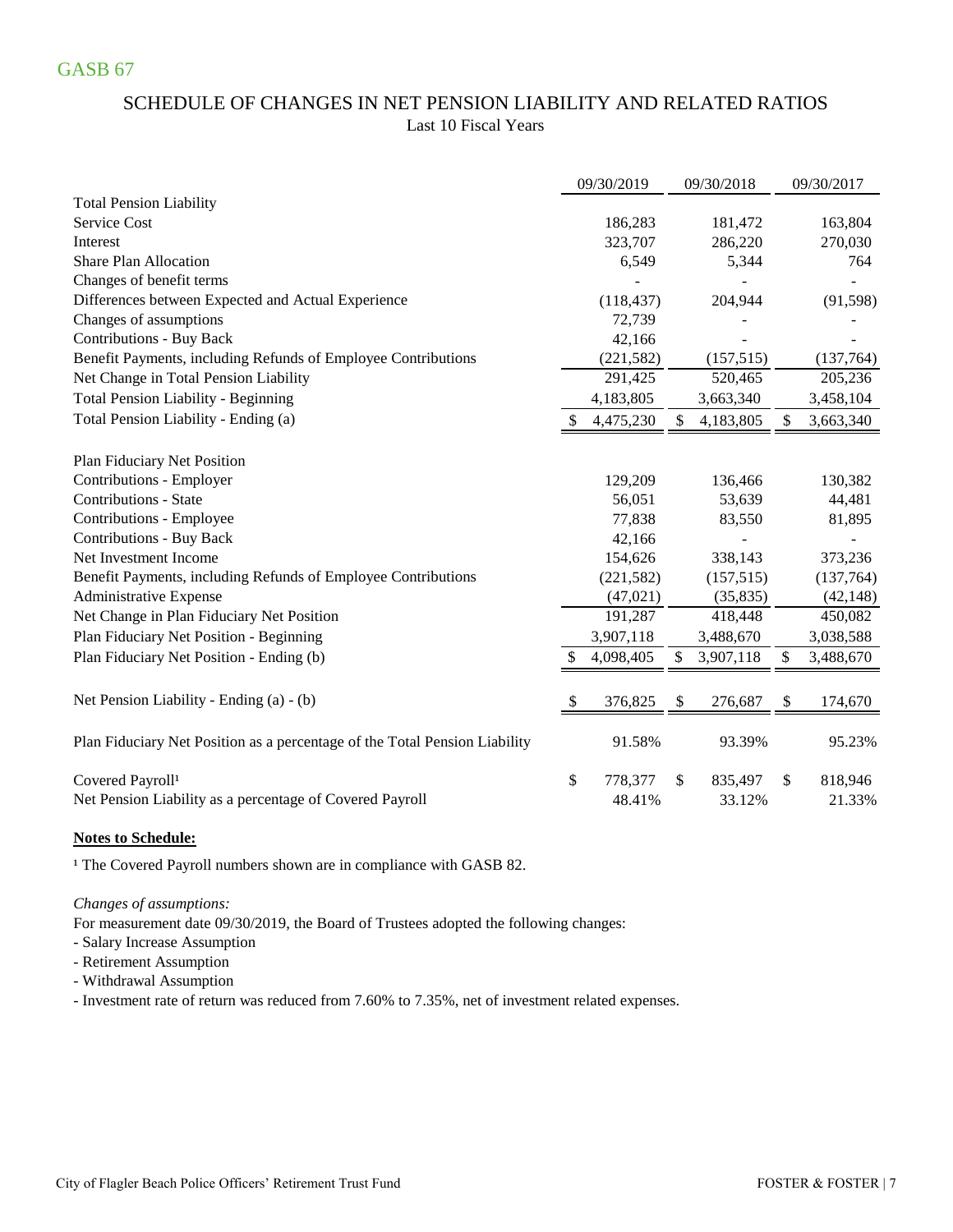# SCHEDULE OF CHANGES IN NET PENSION LIABILITY AND RELATED RATIOS Last 10 Fiscal Years

|                                                                            | 09/30/2016    | 09/30/2015      | 09/30/2014      |
|----------------------------------------------------------------------------|---------------|-----------------|-----------------|
| <b>Total Pension Liability</b>                                             |               |                 |                 |
| <b>Service Cost</b>                                                        | 140,418       | 152,425         | 148,987         |
| Interest                                                                   | 233,628       | 218,206         | 197,282         |
| <b>Share Plan Allocation</b>                                               |               |                 |                 |
| Changes of benefit terms                                                   |               |                 |                 |
| Differences between Expected and Actual Experience                         | 114,638       | (58, 880)       |                 |
| Changes of assumptions                                                     | 87,160        |                 |                 |
| <b>Contributions - Buy Back</b>                                            |               |                 |                 |
| Benefit Payments, including Refunds of Employee Contributions              | (102, 745)    | (90, 905)       | (57, 881)       |
| Net Change in Total Pension Liability                                      | 473,099       | 220,846         | 288,388         |
| <b>Total Pension Liability - Beginning</b>                                 | 2,985,005     | 2,764,159       | 2,475,771       |
| Total Pension Liability - Ending (a)                                       | 3,458,104     | \$<br>2,985,005 | \$<br>2,764,159 |
| Plan Fiduciary Net Position                                                |               |                 |                 |
| Contributions - Employer                                                   | 62,751        | 60,659          | 87,454          |
| <b>Contributions - State</b>                                               | 42,952        | 38,667          | 38,340          |
| Contributions - Employee                                                   | 72,128        | 71,655          | 71,530          |
| <b>Contributions - Buy Back</b>                                            |               |                 |                 |
| Net Investment Income                                                      | 289,042       | (40,277)        | 246,854         |
| Benefit Payments, including Refunds of Employee Contributions              | (102,745)     | (90, 905)       | (57, 881)       |
| <b>Administrative Expense</b>                                              | (39,294)      | (51, 933)       | (19,992)        |
| Net Change in Plan Fiduciary Net Position                                  | 324,834       | (12, 134)       | 366,305         |
| Plan Fiduciary Net Position - Beginning                                    | 2,713,754     | 2,725,888       | 2,359,583       |
| Plan Fiduciary Net Position - Ending (b)                                   | 3,038,588     | \$<br>2,713,754 | \$<br>2,725,888 |
| Net Pension Liability - Ending (a) - (b)                                   | \$<br>419,516 | \$<br>271,251   | \$<br>38,271    |
|                                                                            |               |                 |                 |
| Plan Fiduciary Net Position as a percentage of the Total Pension Liability | 87.87%        | 90.91%          | 98.62%          |
| Covered Payroll <sup>1</sup>                                               | \$<br>721,277 | \$<br>716,550   | \$<br>715,298   |
| Net Pension Liability as a percentage of Covered Payroll                   | 58.16%        | 37.86%          | 5.35%           |

### **Notes to Schedule:**

<sup>1</sup> The Covered Payroll numbers shown are in compliance with GASB 82.

### *Changes of assumptions:*

changed to the assumptions used by the Florida Retirement System for special risk employees. For measurement date 09/30/2016, as a result of Chapter 2015-157, Laws of Florida, the assumed rates of mortality were

Plan's investment consultant. The inflation assumption rate was lowered from 3.00% to 2.50%, matching the long-term inflation assumption utilized by the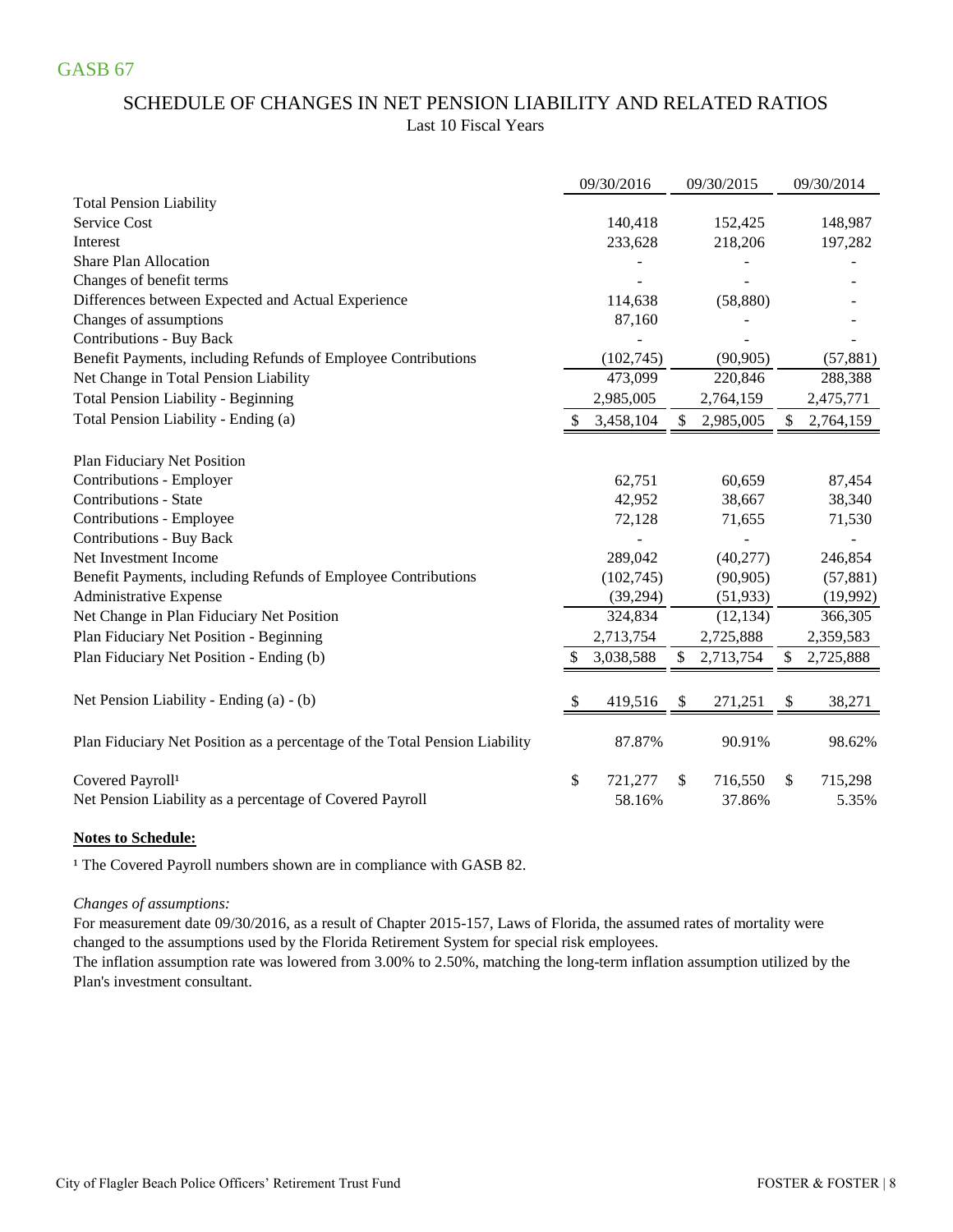# SCHEDULE OF CONTRIBUTIONS

### Last 10 Fiscal Years

|                          |              |                                                |    | Contributions  |    |            |               |                 |               |  |  |  |  |          |  |                      |         |
|--------------------------|--------------|------------------------------------------------|----|----------------|----|------------|---------------|-----------------|---------------|--|--|--|--|----------|--|----------------------|---------|
|                          |              |                                                |    | in relation to |    |            |               |                 | Contributions |  |  |  |  |          |  |                      |         |
|                          |              | Actuarially<br>the Actuarially<br>Contribution |    |                |    |            |               | as a percentage |               |  |  |  |  |          |  |                      |         |
|                          |              | Determined                                     |    | Determined     |    | Deficiency |               | Covered         | of Covered    |  |  |  |  |          |  |                      |         |
| <b>Fiscal Year Ended</b> | Contribution |                                                |    |                |    |            | Contributions |                 |               |  |  |  |  | (Excess) |  | Payroll <sup>1</sup> | Payroll |
| 09/30/2019               | \$           | 184.475                                        | \$ | 178.711        | \$ | 5,764      | \$            | 778,377         | 22.96%        |  |  |  |  |          |  |                      |         |
| 09/30/2018               | \$           | 172,112                                        | S  | 184,762        | \$ | (12,650)   | S             | 835,497         | 22.11\%       |  |  |  |  |          |  |                      |         |
| 09/30/2017               | \$           | 180,987                                        | \$ | 174,099        | \$ | 6,888      | \$            | 818,946         | 21.26%        |  |  |  |  |          |  |                      |         |
| 09/30/2016               | \$           | 98,815                                         | S  | 105,703        | \$ | (6,888)    | S             | 721,277         | 14.65%        |  |  |  |  |          |  |                      |         |
| 09/30/2015               | \$           | 98,884                                         | \$ | 99,326         | \$ | (442)      | S             | 716,550         | 13.86%        |  |  |  |  |          |  |                      |         |
| 09/30/2014               | \$           | 125,177                                        | \$ | 125,794        | \$ | (617)      | S             | 715.298         | 17.59%        |  |  |  |  |          |  |                      |         |

<sup>1</sup> The Covered Payroll numbers shown are in compliance with GASB 82.

#### Notes to Schedule

Valuation Date: 10/01/2017

Actuarially determined contribution rates are calculated as of October 1, two years prior to the end of the fiscal year in which contributions are reported.

Methods and assumptions used to determine contribution rates:

| <b>Mortality Rates:</b>   | <b>Healthy Active Lives:</b>                                                                                                   |
|---------------------------|--------------------------------------------------------------------------------------------------------------------------------|
|                           | Female: RP2000 Generational, 100% Combined Healthy White Collar, Scale BB.                                                     |
|                           | Male: RP2000 Generational, 10% Combined Healthy White Collar / 90%                                                             |
|                           | Combined Healthy Blue Collar, Scale BB.                                                                                        |
|                           | <b>Healthy Inactive Lives:</b>                                                                                                 |
|                           | Female: RP2000 Generational, 100% Annuitant White Collar, Scale BB.                                                            |
|                           | Male: RP2000 Generational, 10% Annuitant White Collar / 90% Annuitant Blue                                                     |
|                           | Collar, Scale BB.                                                                                                              |
|                           | Disabled Lives:                                                                                                                |
|                           |                                                                                                                                |
|                           | Female: 60% RP2000 Disabled Female set forward two years / 40% Annuitant<br>White Collar with no setback, no projection scale. |
|                           | Male: 60% RP2000 Disabled Male setback four years / 40% Annuitant White Collar                                                 |
|                           | with no setback, no projection scale.                                                                                          |
|                           | The assumed rates of mortality were mandated by Chapter 2015-157, Laws of                                                      |
|                           | Florida. This law mandates the use of the assumptions used in either of the two most                                           |
|                           | recent valuations of the Florida Retirement System (FRS). The above rates are those                                            |
|                           | outlined in Milliman's July 1, 2016 FRS actuarial valuation report for special risk                                            |
|                           | employees. We feel this assumption sufficiently accommodates future mortality                                                  |
|                           | improvements.                                                                                                                  |
| <b>Termination Rates:</b> | Service based table, assuming 10% of participants with service from 0-5 years will                                             |
|                           | terminate each year, and 0% thereafter. We feel this assumption is reasonable based<br>upon plan provisions.                   |
| Retirement Age:           | Earlier of:                                                                                                                    |
|                           | 1) age 55 and 10 years of service, or                                                                                          |
|                           | 2) age 52 and 25 years of service.                                                                                             |
|                           | Also, any Member who has reached Normal Retirement Age is assumed to continue                                                  |
|                           | employment for one additional year. We feel this assumption is reasonable based                                                |
|                           | upon plan provisions but do not have sufficient data to develop retirement rates at                                            |
|                           | this time.                                                                                                                     |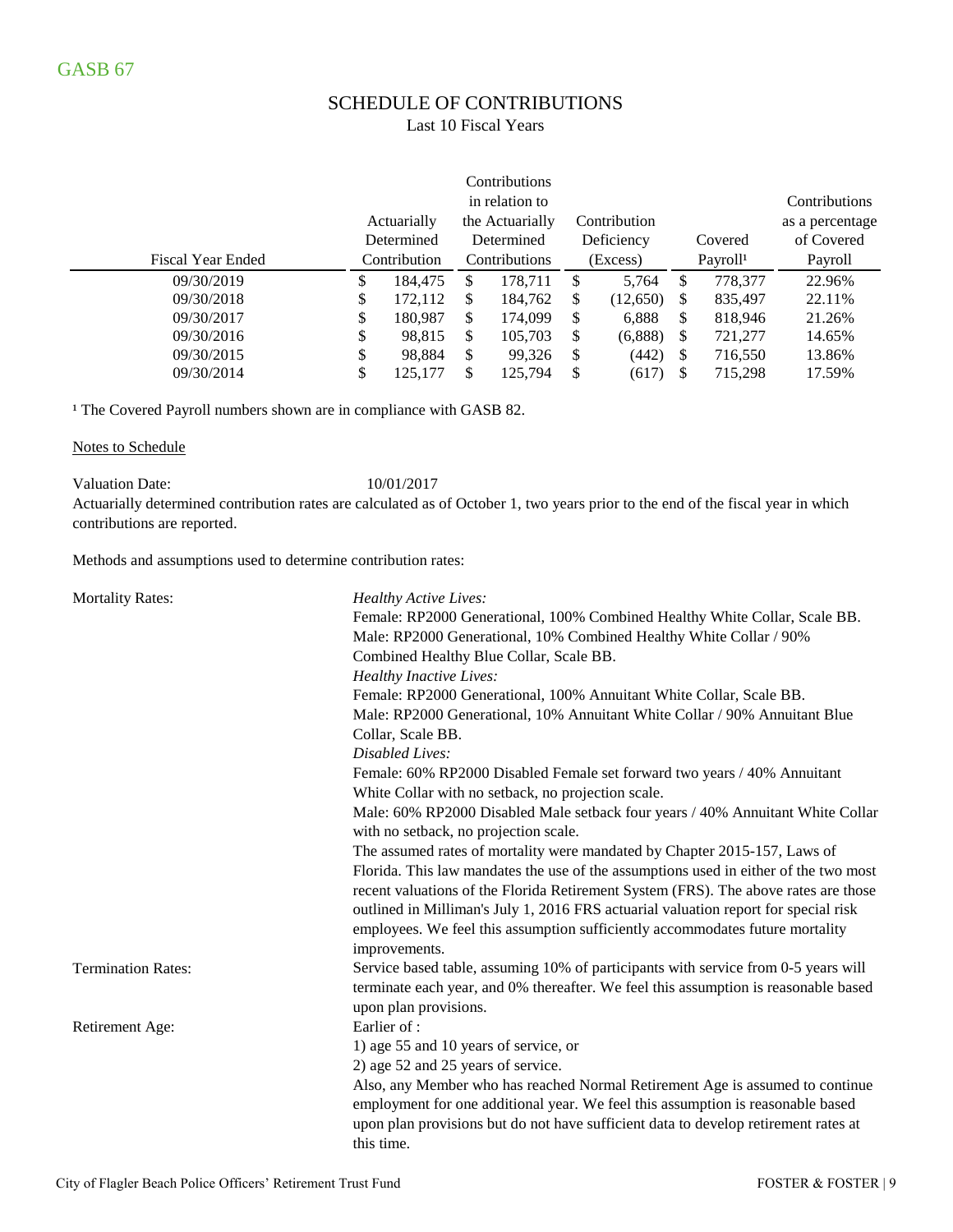| <b>Disability Rates:</b>   |                                        | See Table below (1201). It is assumed that 75% of disabilities that occur are<br>service related. This assumption was developed from those used by other plans<br>containing Florida municipal Police Officers.                                                                                                                    |  |
|----------------------------|----------------------------------------|------------------------------------------------------------------------------------------------------------------------------------------------------------------------------------------------------------------------------------------------------------------------------------------------------------------------------------|--|
|                            |                                        | % Becoming Disabled During                                                                                                                                                                                                                                                                                                         |  |
|                            | Age                                    | the Year                                                                                                                                                                                                                                                                                                                           |  |
|                            | 20                                     | 0.03%                                                                                                                                                                                                                                                                                                                              |  |
|                            | 30                                     | 0.04%                                                                                                                                                                                                                                                                                                                              |  |
|                            | 40                                     | 0.07%                                                                                                                                                                                                                                                                                                                              |  |
|                            | 50                                     | 0.18%                                                                                                                                                                                                                                                                                                                              |  |
| Early Retirement:          | at the rate of 5% per year.            | It is assumed that members who are eligible for Early Retirement (age 50) will retire<br>We feel this assumption is reasonable based upon plan provisions but do not have                                                                                                                                                          |  |
|                            |                                        | sufficient data to develop retirement rates at this time.                                                                                                                                                                                                                                                                          |  |
| <b>Interest Rate:</b>      | return by asset class.                 | 7.6% per year, compounded annually, net of investment related expenses. This is<br>supported by the target asset class allocation of the trust and the expected long-term                                                                                                                                                          |  |
| <b>Salary Increases:</b>   | for those hired prior to $10/1/2010$ . | Service based annual amount to assumed retirement age; 12% at 0 years of service,<br>5% from 1-10 years of service and 4.5% for 11 years of service and greater.<br>Projected salary at retirement is increased 10% to account for nonregular payments<br>We feel this assumption is reasonable based upon long-term expectations. |  |
| Cost-of-Living Adjustment: | None.                                  |                                                                                                                                                                                                                                                                                                                                    |  |
| Funding Method:            | 2015 Method Change Base is 20 years.   | Entry Age Normal Actuarial Cost Method, with level dollar amortization of the<br>Unfunded Actuarial Accrued Liability. The amortization period for the October 1,<br>The following load is utilized for determination of the Plan's contribution                                                                                   |  |
|                            | requirements:                          | $\bullet$ Interest – A half-year, based on the current 7.6% assumption.                                                                                                                                                                                                                                                            |  |
| Asset Methodology:         |                                        | In conjunction with the October 1, 2015 valuation, the Actuarial Value of Assets is<br>based on a four-year smoothing methodology. The annual difference between<br>expected and actual investment earnings (Market Value, net of investment-related<br>expenses), is phased in over a four-year period.                           |  |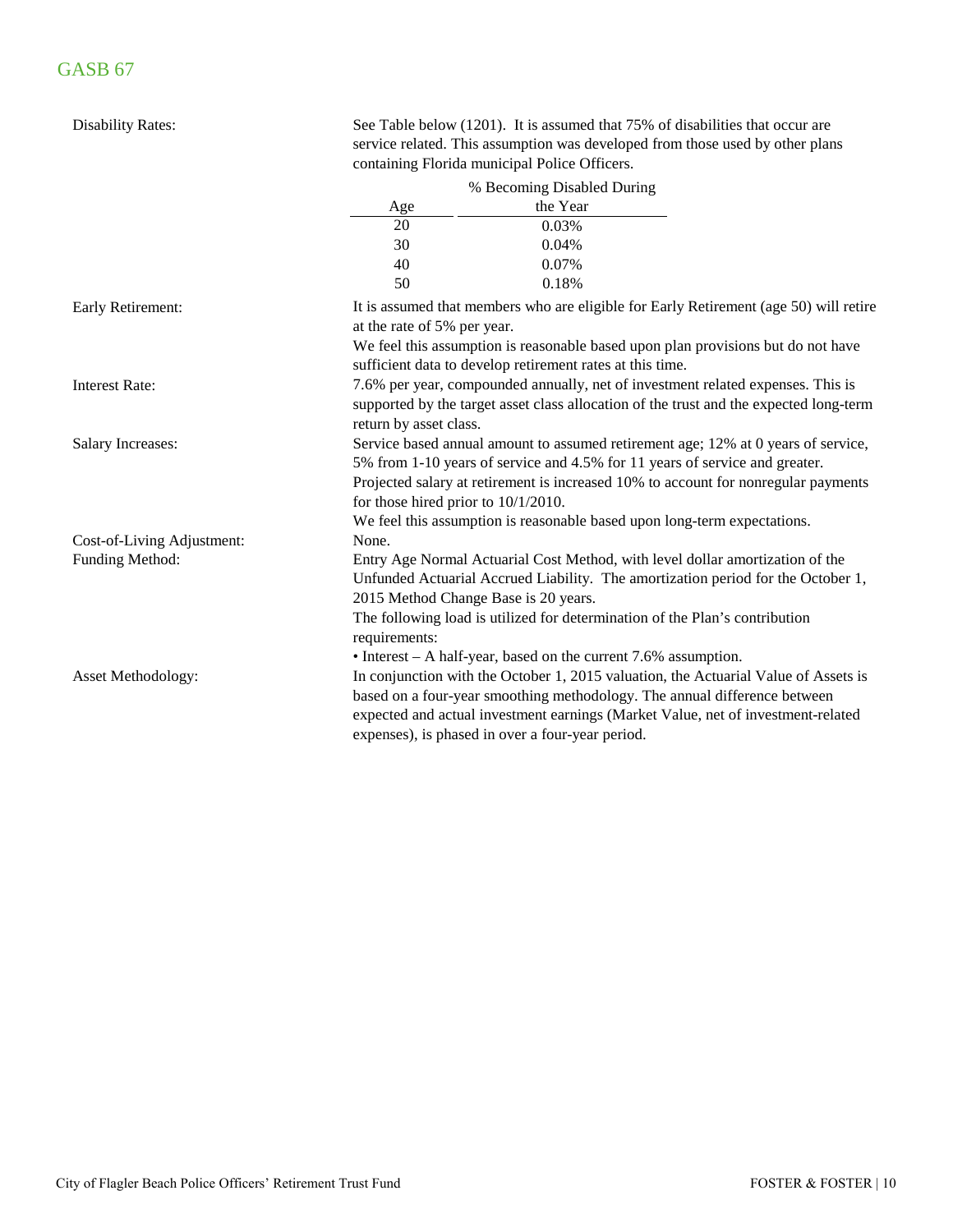# SCHEDULE OF INVESTMENT RETURNS Last 10 Fiscal Years

|                          | Annual Money-Weighted Rate of Return |
|--------------------------|--------------------------------------|
| <b>Fiscal Year Ended</b> | Net of Investment Expense            |
| 09/30/2019               | 3.95%                                |
| 09/30/2018               | 9.76%                                |
| 09/30/2017               | 12.32%                               |
| 09/30/2016               | 10.62%                               |
| 09/30/2015               | $-1.48%$                             |
| 09/30/2014               | 10.40%                               |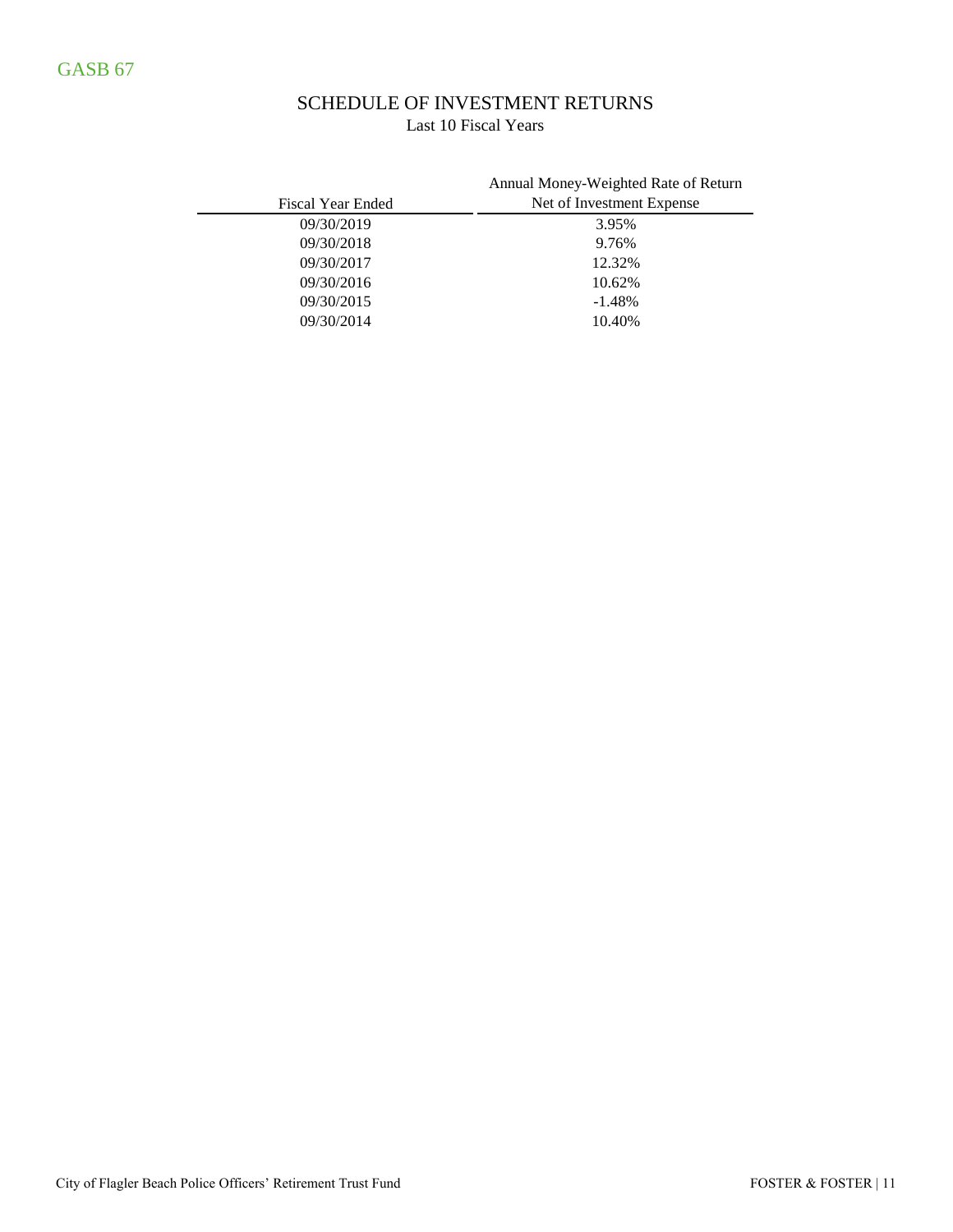## NOTES TO THE FINANCIAL STATEMENTS

(For the Year Ended September 30, 2020)

#### General Information about the Pension Plan

#### *Plan Description*

The Plan is a single-employer defined benefit pension plan administered by the Plan's Board of Trustees comprised of:

a. Two Commission/Council appointees,

b. Two Members of the Department elected by the Membership, and

c. Fifth Member elected by other 4 and appointed by Commission/Council.

Employees who are classified as full-time Police Officers shall participate in the System as a condition of employment.

#### *Plan Membership as of October 1, 2018:*

| Inactive Plan Members or Beneficiaries Currently Receiving Benefits |  |
|---------------------------------------------------------------------|--|
| Inactive Plan Members Entitled to But Not Yet Receiving Benefits    |  |
| Active Plan Members                                                 |  |
|                                                                     |  |

#### *Benefits Provided*

The Plan provides retirement, termination, disability and death benefits.

A summary of the benefit provisions can be found in the October 1, 2018 Actuarial Valuation Report for the City of Flagler Beach Police Officers' Retirement Trust Fund prepared by Foster & Foster Actuaries and Consultants.

#### *Contributions*

Member Contributions: 10.0% of Salary.

City and State Contributions: Remaining amount necessary to pay current costs and amortize past service cost, if any, as provided in Part VII of Chapter 112, Florida Statutes.

#### Net Pension Liability

The measurement date is September 30, 2019.

The measurement period for the pension expense was October 1, 2018 to September 30, 2019. The reporting period is October 1, 2019 through September 30, 2020.

The Sponsor's Net Pension Liability was measured as of September 30, 2019. The Total Pension Liability used to calculate the Net Pension Liability was determined as of that date.

#### *Actuarial Assumptions:*

The Total Pension Liability was determined by an actuarial valuation as of October 1, 2018 updated to September 30, 2019 using the following actuarial assumptions:

| Inflation                 | 2.50%         |
|---------------------------|---------------|
| <b>Salary Increases</b>   | Service based |
| Discount Rate             | 7.35%         |
| Investment Rate of Return | 7.35%         |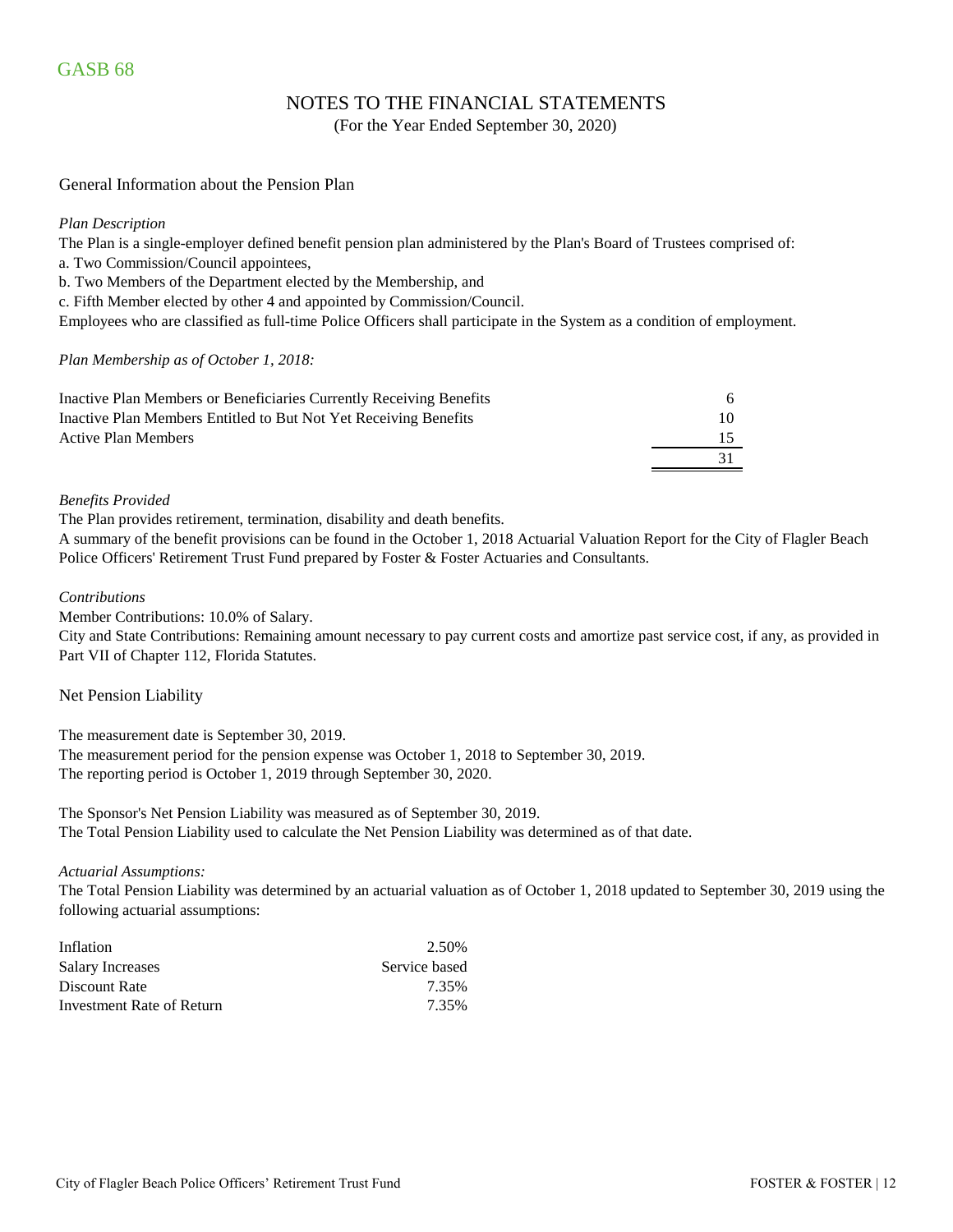# GASB 68

*Mortality Rate Healthy Active Lives:*

Female: RP2000 Generational, 100% Combined Healthy White Collar, Scale BB.

Male: RP2000 Generational, 10% Combined Healthy White Collar / 90% Combined Healthy Blue Collar, Scale BB.

*Mortality Rate Healthy Inactive Lives:*

Female: RP2000 Generational, 100% Annuitant White Collar, Scale BB.

Male: RP2000 Generational, 10% Annuitant White Collar / 90% Annuitant Blue Collar, Scale BB.

*Mortality Rate Disabled Lives:*

Female: 60% RP2000 Disabled Female set forward two years / 40% Annuitant White Collar with no setback, no projection scale. Male: 60% RP2000 Disabled Male setback four years / 40% Annuitant White Collar with no setback, no projection scale.

The above assumption rates were mandated by Chapter 2015-157, Laws of Florida. This law mandates the use of the valuations of the Florida Retirement System (FRS). The above rates are those outlined in Milliman's July 1, 2016 FRS valuation report for special risk employees. We feel this assumption sufficiently accommodates future mortality improvements.

The most recent actuarial experience study used to review the other significant assumptions was dated August 20, 2019.

The Long-Term Expected Rate of Return on Pension Plan investments can be determined using a building-block method in which best-estimate ranges of expected future real rates of return (expected returns, net of Pension Plan investment expenses and inflation) are developed for each major asset class.

For 2019, the inflation rate assumption of the investment advisor was 2.50%.

These ranges are combined to produce the Long-Term Expected Rate of Return by weighting the expected future real rates of return by the target asset allocation percentage and by adding expected inflation.

Best estimates of geometric real rates of return for each major asset class included in the Pension Plan's target asset allocation as of September 30, 2019 are summarized in the following table:

|                                  |                          | Long Term Expected         |
|----------------------------------|--------------------------|----------------------------|
| Asset Class                      | <b>Target Allocation</b> | <b>Real Rate of Return</b> |
| Domestic Equity                  | 50.0%                    | 7.50%                      |
| <b>International Equity</b>      | 15.0%                    | 8.50%                      |
| <b>Broad Market Fixed Income</b> | 35.0%                    | 2.50%                      |
| Total                            | 100.0%                   |                            |

Discount Rate:

The Discount Rate used to measure the Total Pension Liability was 7.35 percent.

The projection of cash flows used to determine the Discount Rate assumed that Plan Member contributions will be made at the current contribution rate and that Sponsor contributions will be made at rates equal to the difference between actuarially determined contribution rates and the Member rate. Based on those assumptions, the Pension Plan's Fiduciary Net Position was projected to be available to make all projected future benefit payments of current plan members. Therefore, the Long-Term Expected Rate of Return on Pension Plan investments was applied to all periods of projected benefit payments to determine the Total Pension Liability.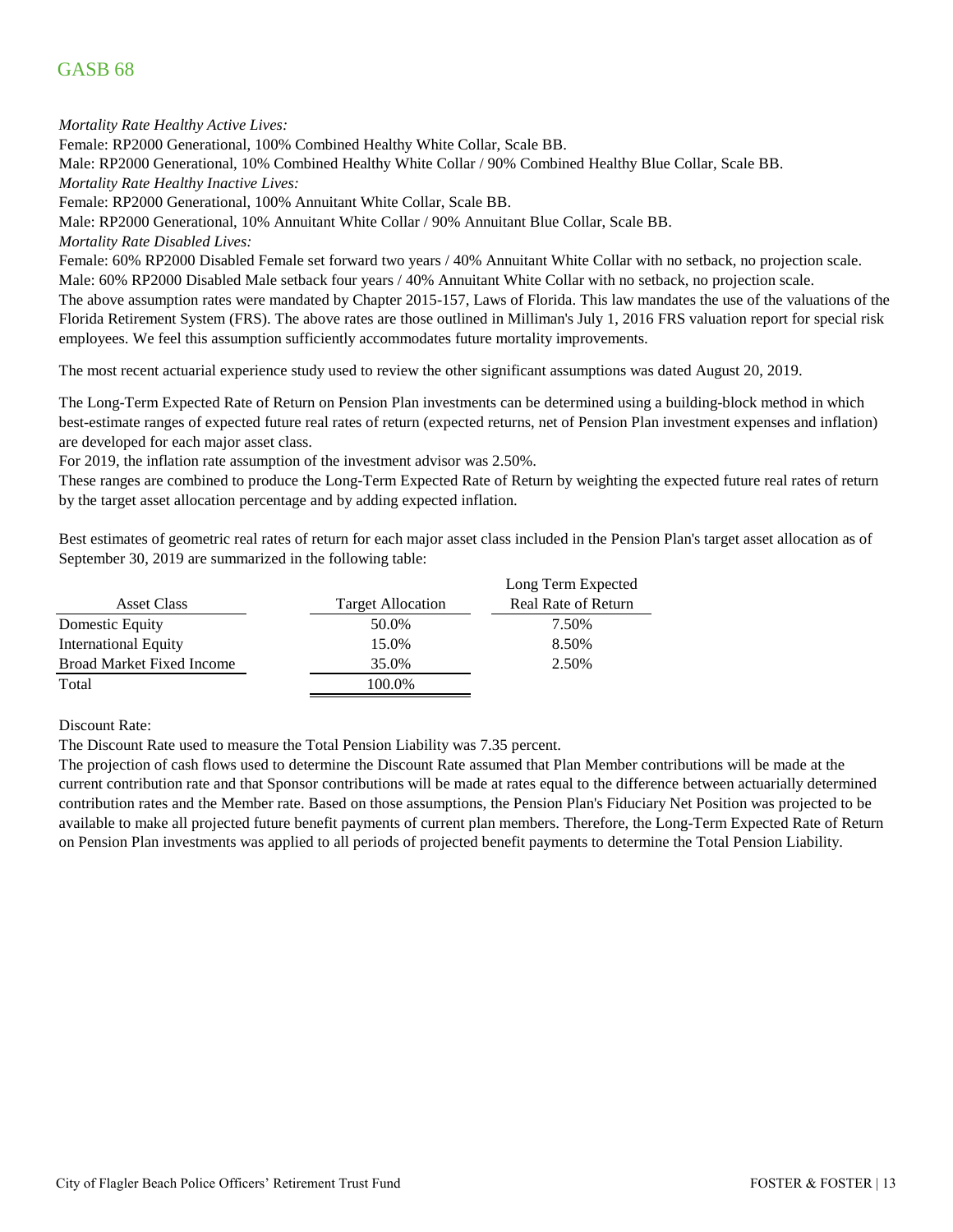# CHANGES IN NET PENSION LIABILITY

|                                                               | Increase (Decrease) |                                        |               |            |               |             |  |
|---------------------------------------------------------------|---------------------|----------------------------------------|---------------|------------|---------------|-------------|--|
|                                                               |                     | <b>Total Pension</b><br>Plan Fiduciary |               |            |               | Net Pension |  |
|                                                               |                     | Liability                              | Net Position  |            |               | Liability   |  |
|                                                               |                     | (a)                                    |               | (b)        |               | $(a)-(b)$   |  |
| Reporting Period Ending September 30, 2019                    | \$                  | 4,183,805                              | <sup>\$</sup> | 3,907,118  | <sup>\$</sup> | 276,687     |  |
| Changes for a Year:                                           |                     |                                        |               |            |               |             |  |
| Service Cost                                                  |                     | 186,283                                |               |            |               | 186,283     |  |
| Interest                                                      |                     | 323,707                                |               |            |               | 323,707     |  |
| <b>Share Plan Allocation</b>                                  |                     | 6,549                                  |               |            |               | 6,549       |  |
| Differences between Expected and Actual Experience            |                     | (118, 437)                             |               |            |               | (118, 437)  |  |
| Changes of assumptions                                        |                     | 72,739                                 |               |            |               | 72,739      |  |
| Changes of benefit terms                                      |                     |                                        |               |            |               |             |  |
| Contributions - Employer                                      |                     |                                        |               | 129,209    |               | (129,209)   |  |
| <b>Contributions - State</b>                                  |                     |                                        |               | 56,051     |               | (56, 051)   |  |
| Contributions - Employee                                      |                     |                                        |               | 77,838     |               | (77, 838)   |  |
| <b>Contributions - Buy Back</b>                               |                     | 42,166                                 |               | 42,166     |               |             |  |
| Net Investment Income                                         |                     |                                        |               | 154,626    |               | (154, 626)  |  |
| Benefit Payments, including Refunds of Employee Contributions |                     | (221, 582)                             |               | (221, 582) |               |             |  |
| Administrative Expense                                        |                     |                                        |               | (47, 021)  |               | 47,021      |  |
| Net Changes                                                   |                     | 291,425                                |               | 191,287    |               | 100,138     |  |
| Reporting Period Ending September 30, 2020                    |                     | 4,475,230                              | \$.           | 4,098,405  | \$.           | 376,825     |  |

*Sensitivity of the Net Pension Liability to changes in the Discount Rate.*

|                                 | <b>Current Discount</b> |            |  |            |  |              |
|---------------------------------|-------------------------|------------|--|------------|--|--------------|
|                                 | 1% Decrease             |            |  | Rate       |  | 1\% Increase |
|                                 |                         | 6.35%      |  | 7.35%      |  | 8.35%        |
| Sponsor's Net Pension Liability |                         | 974.073 \$ |  | 376,825 \$ |  | (114,040)    |

*Pension Plan Fiduciary Net Position.* 

Detailed information about the pension Plan's Fiduciary Net Position is available in a separately issued Plan financial report.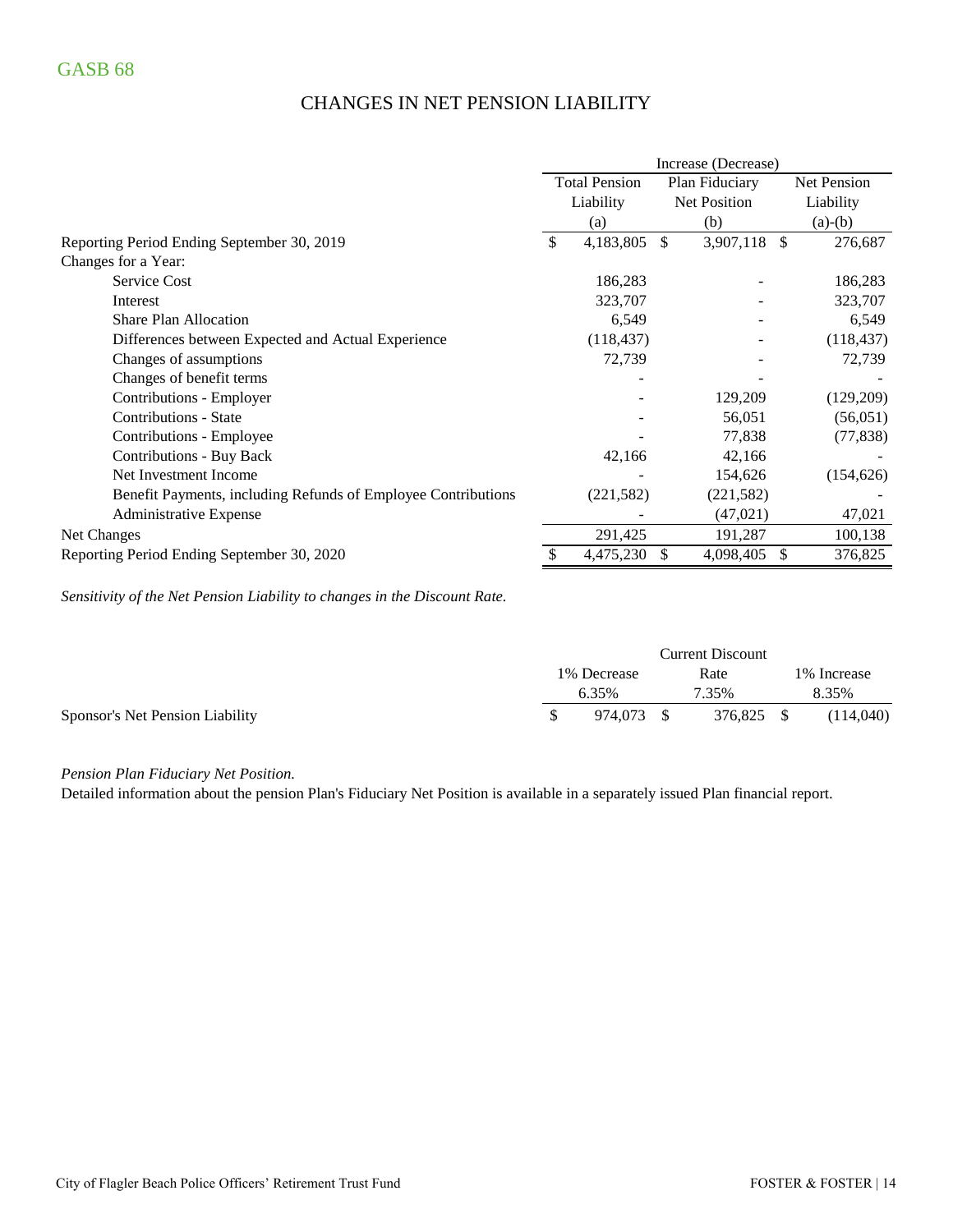# FINAL PENSION EXPENSE AND DEFERRED OUTFLOWS OF RESOURCES AND DEFERRED INFLOWS OF RESOURCES RELATED TO PENSIONS FISCAL YEAR SEPTEMBER 30, 2019

For the year ended September 30, 2019, the Sponsor has recognized a Pension Expense of \$185,520. On September 30, 2019, the Sponsor reported Deferred Outflows of Resources and Deferred Inflows of Resources related to pensions from the following sources:

|                                                                                  | Deferred<br>Outflows of<br>Resources | Deferred<br>Inflows of<br>Resources |
|----------------------------------------------------------------------------------|--------------------------------------|-------------------------------------|
| Differences between Expected and Actual Experience                               | 216,641                              | 80,690                              |
| Changes of assumptions                                                           | 34,864                               |                                     |
| Net difference between Projected and Actual Earnings on Pension Plan investments |                                      | 122.462                             |
| Employer and State contributions subsequent to the measurement date              | 185,260                              |                                     |
| Total                                                                            | 436,765                              | 203,152                             |

The outcome of the Deferred Outflows of resources related to pensions resulting from Employer and State contributions subsequent to the measurement date has been recognized as a reduction of the Net Pension Liability in the year ended September 30, 2019.

Other amounts reported as Deferred Outflows of Resources and Deferred Inflows of Resources related to pensions will be recognized in Pension Expense as follows:

| Year ended September 30: |                                |
|--------------------------|--------------------------------|
| 2020                     | \$<br>40,987                   |
| 2021                     | \$<br>(8,716)                  |
| 2022                     | \$<br>(22, 976)                |
| 2023                     | \$<br>4,901                    |
| 2024                     | \$<br>34,157                   |
| Thereafter               | \$<br>$\overline{\phantom{a}}$ |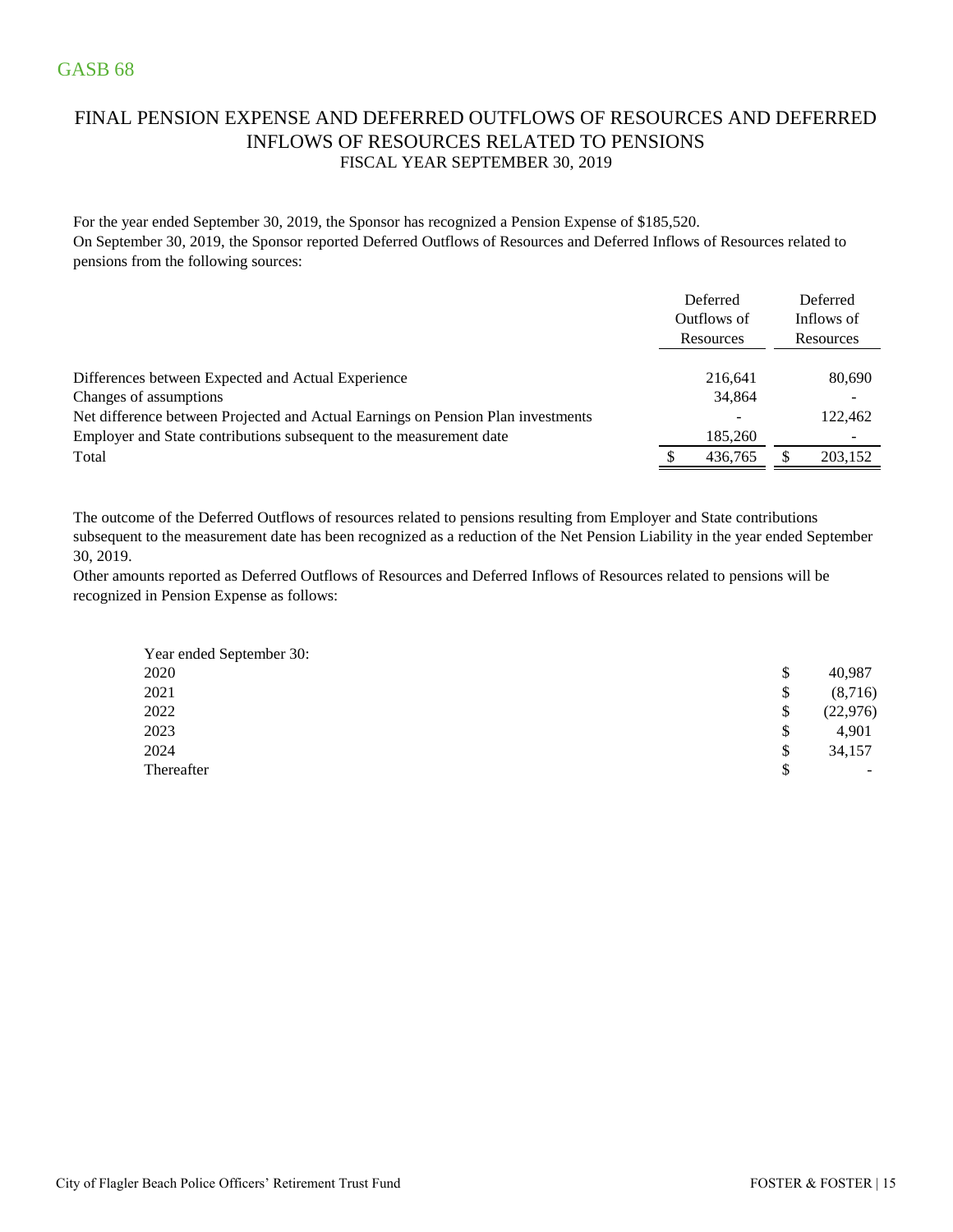# PRELIMINARY PENSION EXPENSE AND DEFERRED OUTFLOWS OF RESOURCES AND DEFERRED INFLOWS OF RESOURCES RELATED TO PENSIONS FISCAL YEAR SEPTEMBER 30, 2020

For the year ended September 30, 2020, the Sponsor will recognize a Pension Expense of \$247,973. On September 30, 2020, the Sponsor reported Deferred Outflows of Resources and Deferred Inflows of Resources related to pensions from the following sources:

|                                                                                  | Deferred    | Deferred                 |
|----------------------------------------------------------------------------------|-------------|--------------------------|
|                                                                                  | Outflows of | Inflows of               |
|                                                                                  | Resources   | Resources                |
|                                                                                  |             |                          |
| Differences between Expected and Actual Experience                               | 159.556     | 150,359                  |
| Changes of assumptions                                                           | 75.624      |                          |
| Net difference between Projected and Actual Earnings on Pension Plan investments | 957         |                          |
| Employer and State contributions subsequent to the measurement date              | <b>TBD</b>  | $\overline{\phantom{0}}$ |
| Total                                                                            | <b>TBD</b>  | 150.359                  |

Other amounts reported as Deferred Outflows of Resources and Deferred Inflows of Resources related to pensions will be recognized in Pension Expense as follows: The outcome of the Deferred Outflows of resources related to pensions resulting from Employer and State contributions subsequent to the measurement date will be recognized as a reduction of the Net Pension Liability in the year ended September 30, 2020.

| \$<br>10,887                   |
|--------------------------------|
| \$<br>(3,373)                  |
| \$<br>24,504                   |
| \$<br>53,760                   |
| \$<br>$\overline{\phantom{a}}$ |
| \$<br>-                        |
|                                |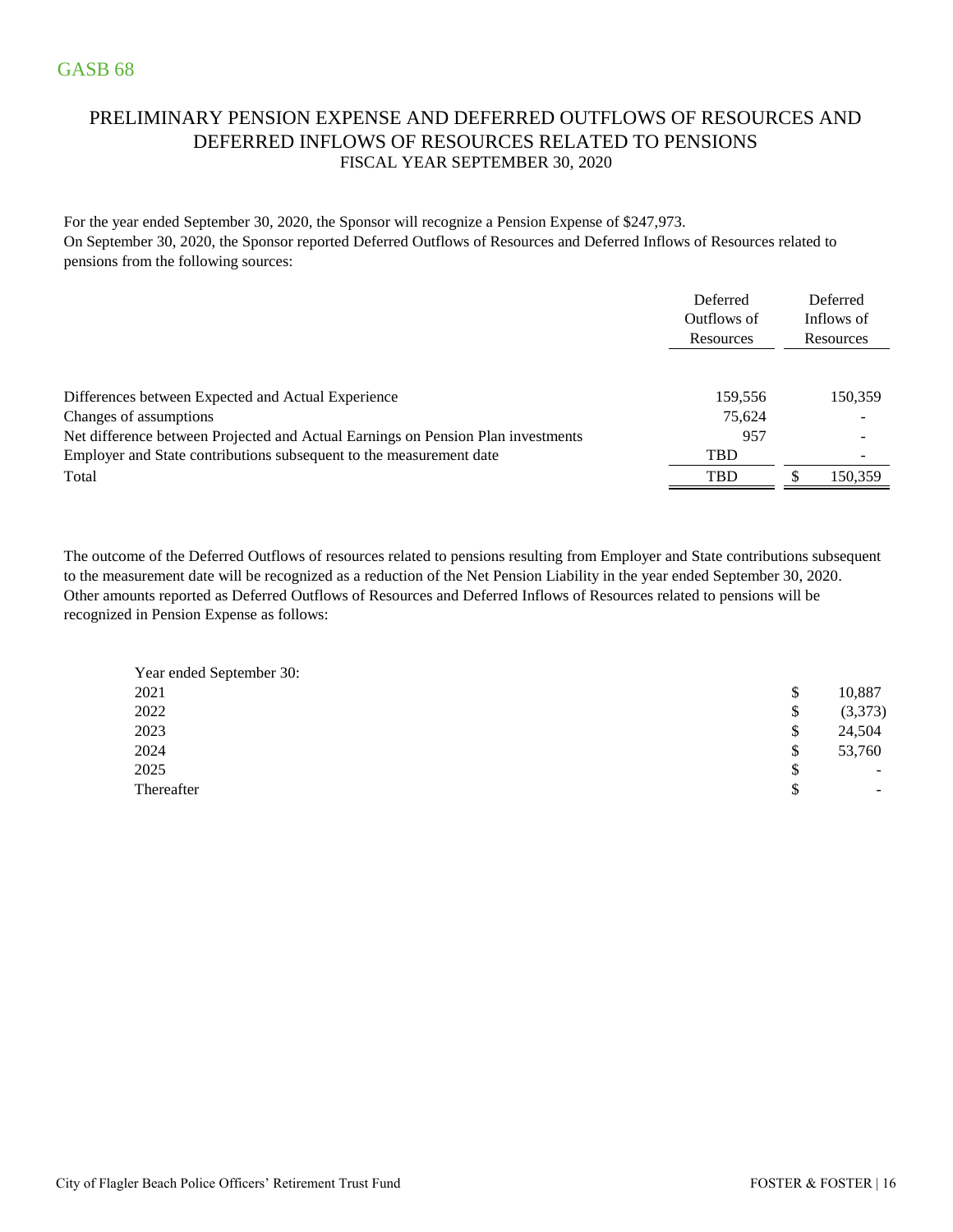# SCHEDULE OF CHANGES IN NET PENSION LIABILITY AND RELATED RATIOS Last 10 Fiscal Years

| <b>Reporting Period Ending</b>                                             | 09/30/2020      |               | 09/30/2019 | 09/30/2018      |
|----------------------------------------------------------------------------|-----------------|---------------|------------|-----------------|
| <b>Measurement Date</b>                                                    | 09/30/2019      |               | 09/30/2018 | 09/30/2017      |
| <b>Total Pension Liability</b>                                             |                 |               |            |                 |
| <b>Service Cost</b>                                                        | 186,283         |               | 181,472    | 163,804         |
| Interest                                                                   | 323,707         |               | 286,220    | 270,030         |
| <b>Share Plan Allocation</b>                                               | 6,549           |               | 5,344      | 764             |
| Changes of benefit terms                                                   |                 |               |            |                 |
| Differences between Expected and Actual Experience                         | (118, 437)      |               | 204,944    | (91, 598)       |
| Changes of assumptions                                                     | 72,739          |               |            |                 |
| <b>Contributions - Buy Back</b>                                            | 42,166          |               |            |                 |
| Benefit Payments, including Refunds of Employee Contributions              | (221, 582)      |               | (157, 515) | (137,764)       |
| Net Change in Total Pension Liability                                      | 291,425         |               | 520,465    | 205,236         |
| Total Pension Liability - Beginning                                        | 4,183,805       |               | 3,663,340  | 3,458,104       |
| Total Pension Liability - Ending (a)                                       | 4,475,230       | $\mathcal{S}$ | 4,183,805  | \$<br>3,663,340 |
| Plan Fiduciary Net Position                                                |                 |               |            |                 |
| Contributions - Employer                                                   | 129,209         |               | 136,466    | 130,382         |
| <b>Contributions - State</b>                                               | 56,051          |               | 53,639     | 44,481          |
| Contributions - Employee                                                   | 77,838          |               | 83,550     | 81,895          |
| <b>Contributions - Buy Back</b>                                            | 42,166          |               |            |                 |
| Net Investment Income                                                      | 154,626         |               | 338,143    | 373,236         |
| Benefit Payments, including Refunds of Employee Contributions              | (221, 582)      |               | (157, 515) | (137,764)       |
| Administrative Expense                                                     | (47, 021)       |               | (35, 835)  | (42, 148)       |
| Net Change in Plan Fiduciary Net Position                                  | 191,287         |               | 418,448    | 450,082         |
| Plan Fiduciary Net Position - Beginning                                    | 3,907,118       |               | 3,488,670  | 3,038,588       |
| Plan Fiduciary Net Position - Ending (b)                                   | \$<br>4,098,405 | \$            | 3,907,118  | \$<br>3,488,670 |
| Net Pension Liability - Ending (a) - (b)                                   | \$<br>376,825   | \$            | 276,687    | \$<br>174,670   |
| Plan Fiduciary Net Position as a percentage of the Total Pension Liability | 91.58%          |               | 93.39%     | 95.23%          |
| Covered Payroll <sup>1</sup>                                               | \$<br>778,377   | \$            | 835,497    | \$<br>818,946   |
| Net Pension Liability as a percentage of Covered Payroll                   | 48.41%          |               | 33.12%     | 21.33%          |

### **Notes to Schedule:**

<sup>1</sup> The Covered Payroll numbers shown are in compliance with GASB 82.

#### *Changes of assumptions:*

For measurement date 09/30/2019, the Board of Trustees adopted the following changes:

- Salary Increase Assumption

- Retirement Assumption
- Withdrawal Assumption
- Investment rate of return was reduced from 7.60% to 7.35%, net of investment related expenses.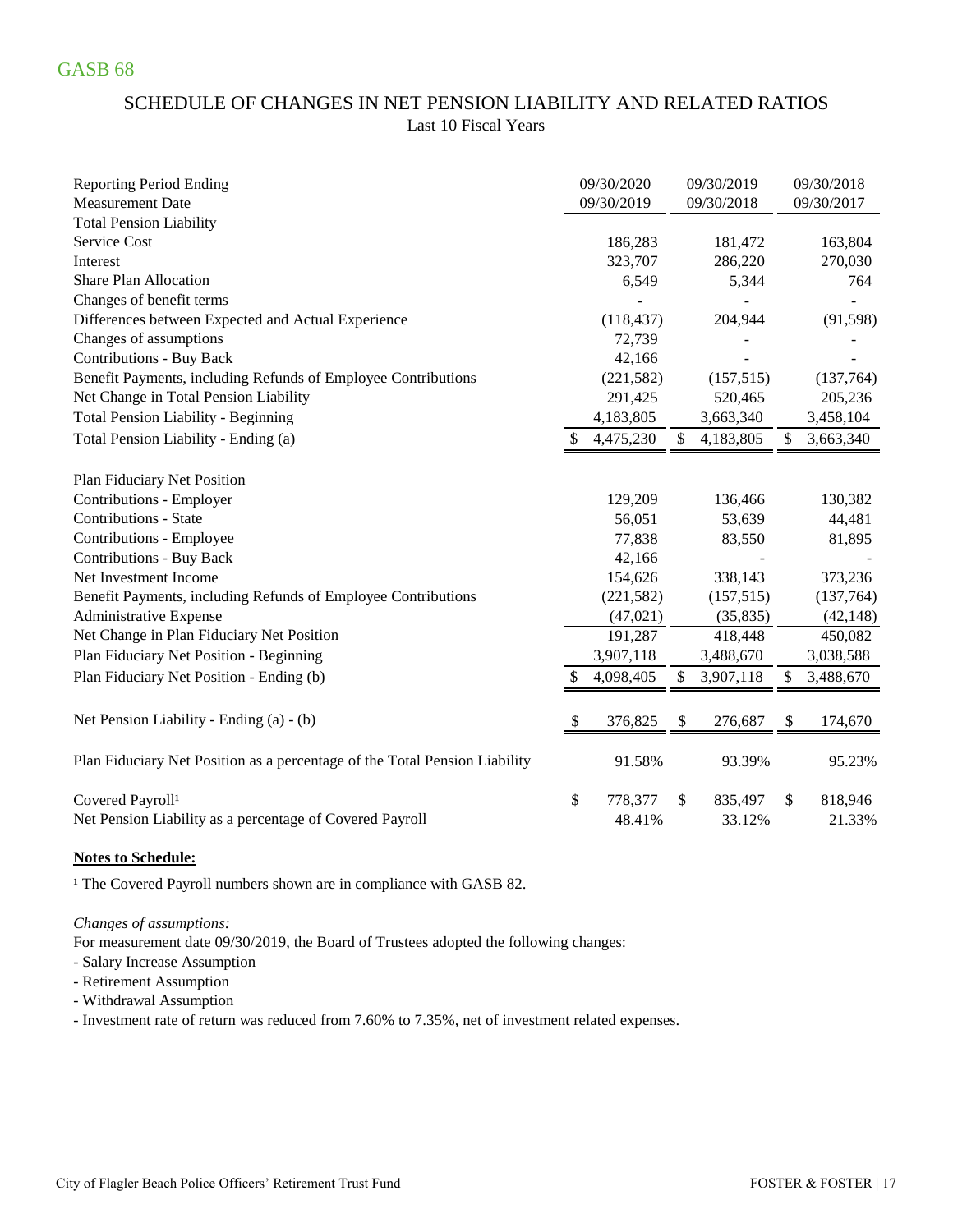# SCHEDULE OF CHANGES IN NET PENSION LIABILITY AND RELATED RATIOS Last 10 Fiscal Years

| <b>Reporting Period Ending</b>                                             |    | 09/30/2017 | 09/30/2016      |              | 09/30/2015 |
|----------------------------------------------------------------------------|----|------------|-----------------|--------------|------------|
| <b>Measurement Date</b>                                                    |    | 09/30/2016 | 09/30/2015      |              | 09/30/2014 |
| <b>Total Pension Liability</b>                                             |    |            |                 |              |            |
| Service Cost                                                               |    | 140,418    | 152,425         |              | 148,987    |
| Interest                                                                   |    | 233,628    | 218,206         |              | 197,282    |
| <b>Share Plan Allocation</b>                                               |    |            |                 |              |            |
| Changes of benefit terms                                                   |    |            |                 |              |            |
| Differences between Expected and Actual Experience                         |    | 114,638    | (58, 880)       |              |            |
| Changes of assumptions                                                     |    | 87,160     |                 |              |            |
| <b>Contributions - Buy Back</b>                                            |    |            |                 |              |            |
| Benefit Payments, including Refunds of Employee Contributions              |    | (102, 745) | (90, 905)       |              | (57, 881)  |
| Net Change in Total Pension Liability                                      |    | 473,099    | 220,846         |              | 288,388    |
| <b>Total Pension Liability - Beginning</b>                                 |    | 2,985,005  | 2,764,159       |              | 2,475,771  |
| Total Pension Liability - Ending (a)                                       |    | 3,458,104  | \$<br>2,985,005 | $\mathbb{S}$ | 2,764,159  |
| Plan Fiduciary Net Position                                                |    |            |                 |              |            |
| Contributions - Employer                                                   |    | 62,751     | 60,659          |              | 87,454     |
| <b>Contributions - State</b>                                               |    | 42,952     | 38,667          |              | 38,340     |
| Contributions - Employee                                                   |    | 72,128     | 71,655          |              | 71,530     |
| <b>Contributions - Buy Back</b>                                            |    |            |                 |              |            |
| Net Investment Income                                                      |    | 289,042    | (40, 277)       |              | 246,854    |
| Benefit Payments, including Refunds of Employee Contributions              |    | (102,745)  | (90, 905)       |              | (57, 881)  |
| Administrative Expense                                                     |    | (39, 294)  | (51, 933)       |              | (19,992)   |
| Net Change in Plan Fiduciary Net Position                                  |    | 324,834    | (12, 134)       |              | 366,305    |
| Plan Fiduciary Net Position - Beginning                                    |    | 2,713,754  | 2,725,888       |              | 2,359,583  |
| Plan Fiduciary Net Position - Ending (b)                                   | S  | 3,038,588  | \$<br>2,713,754 | \$           | 2,725,888  |
|                                                                            |    |            |                 |              |            |
| Net Pension Liability - Ending (a) - (b)                                   | S  | 419,516    | \$<br>271,251   | \$           | 38,271     |
| Plan Fiduciary Net Position as a percentage of the Total Pension Liability |    | 87.87%     | 90.91%          |              | 98.62%     |
| Covered Payroll <sup>1</sup>                                               | \$ | 721,277    | \$<br>716,550   | \$           | 715,298    |
| Net Pension Liability as a percentage of Covered Payroll                   |    | 58.16%     | 37.86%          |              | 5.35%      |

### **Notes to Schedule:**

<sup>1</sup> The Covered Payroll numbers shown are in compliance with GASB 82.

### *Changes of assumptions:*

For measurement date 09/30/2016, as a result of Chapter 2015-157, Laws of Florida, the assumed rates of mortality were changed to the assumptions used by the Florida Retirement System for special risk employees.

The inflation assumption rate was lowered from 3.00% to 2.50%, matching the long-term inflation assumption utilized by the Plan's investment consultant.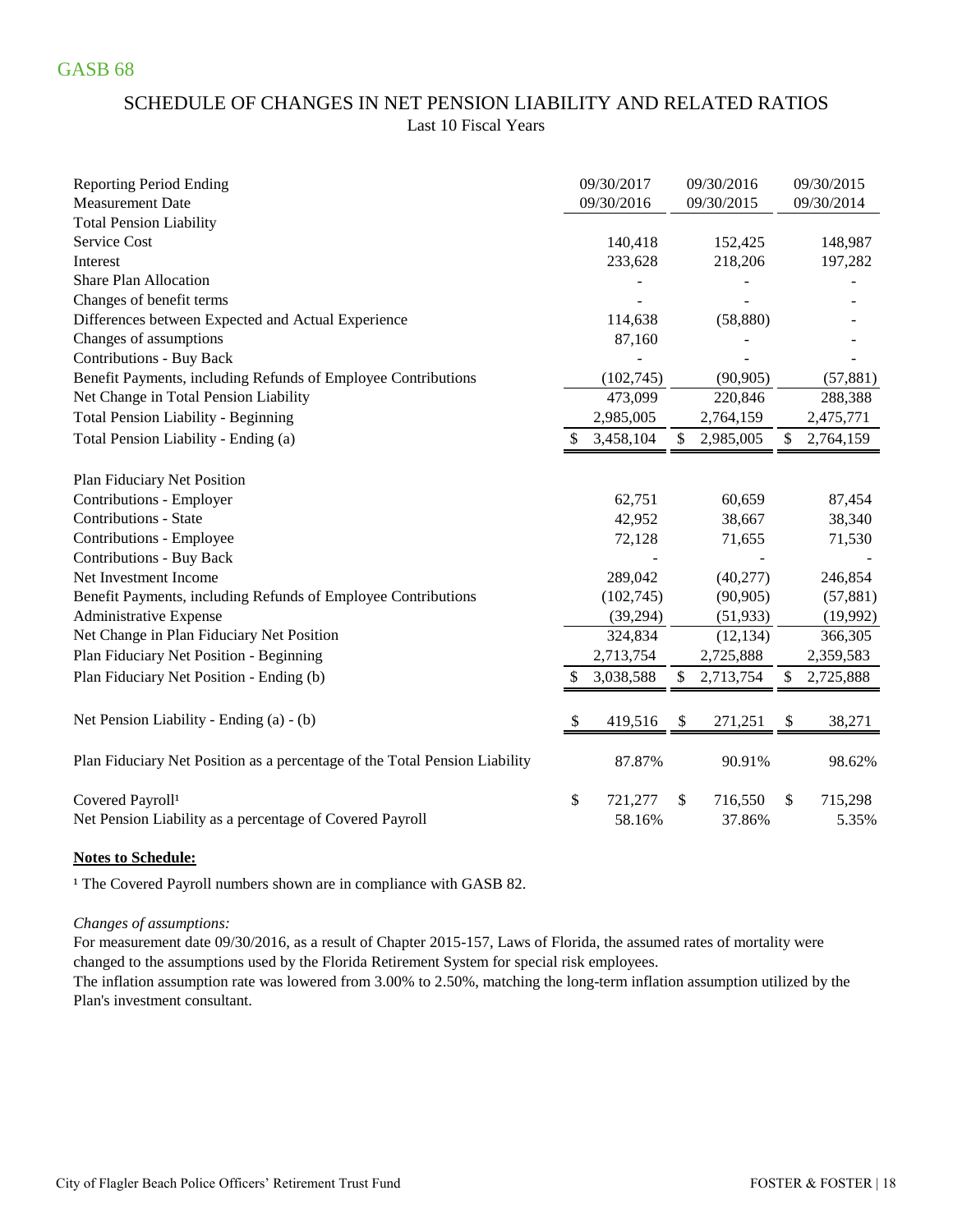# SCHEDULE OF CONTRIBUTIONS

Last 10 Fiscal Years

|                          |    |              |     | in relation to  |               |              |    |                      | Contributions   |
|--------------------------|----|--------------|-----|-----------------|---------------|--------------|----|----------------------|-----------------|
|                          |    | Actuarially  |     | the Actuarially |               | Contribution |    |                      | as a percentage |
|                          |    | Determined   |     | Determined      |               | Deficiency   |    | Covered              | of Covered      |
| <b>Fiscal Year Ended</b> |    | Contribution |     | Contributions   |               | (Excess)     |    | Payroll <sup>1</sup> | Payroll         |
| 09/30/2019               | \$ | 184,475<br>S |     | 178.711         | S             | 5,764        | S  | 778,377              | 22.96%          |
| 09/30/2018               | \$ | 172,112      | S   | 184,762         | S             | (12,650)     | \$ | 835,497              | 22.11%          |
| 09/30/2017               | \$ | 180,987      | S   | 174,099         | \$            | 6,888        | \$ | 818,946              | 21.26%          |
| 09/30/2016               | \$ | 98,815       | S   | 105,703         | S             | (6,888)      | S  | 721,277              | 14.65%          |
| 09/30/2015               | \$ | 98,884       | S   | 99,326          | <sup>\$</sup> | (442)        | S  | 716,550              | 13.86%          |
| 09/30/2014               | \$ | 125.177      | \$. | 125,794         | S             | (617)        | S  | 715,298              | 17.59%          |

<sup>1</sup> The Covered Payroll numbers shown are in compliance with GASB 82.

#### Notes to Schedule

Valuation Date: 10/01/2017

Actuarially determined contribution rates are calculated as of October 1, two years prior to the end of the fiscal year in which contributions are reported.

Methods and assumptions used to determine contribution rates:

| <b>Mortality Rates:</b>   | Healthy Active Lives:                                                                |
|---------------------------|--------------------------------------------------------------------------------------|
|                           | Female: RP2000 Generational, 100% Combined Healthy White Collar, Scale BB.           |
|                           | Male: RP2000 Generational, 10% Combined Healthy White Collar / 90%                   |
|                           | Combined Healthy Blue Collar, Scale BB.                                              |
|                           | <b>Healthy Inactive Lives:</b>                                                       |
|                           | Female: RP2000 Generational, 100% Annuitant White Collar, Scale BB.                  |
|                           | Male: RP2000 Generational, 10% Annuitant White Collar / 90% Annuitant Blue           |
|                           | Collar, Scale BB.                                                                    |
|                           | Disabled Lives:                                                                      |
|                           | Female: 60% RP2000 Disabled Female set forward two years / 40% Annuitant             |
|                           | White Collar with no setback, no projection scale.                                   |
|                           | Male: 60% RP2000 Disabled Male setback four years / 40% Annuitant White Collar       |
|                           | with no setback, no projection scale.                                                |
|                           | The assumed rates of mortality were mandated by Chapter 2015-157, Laws of            |
|                           | Florida. This law mandates the use of the assumptions used in either of the two most |
|                           | recent valuations of the Florida Retirement System (FRS). The above rates are those  |
|                           | outlined in Milliman's July 1, 2016 FRS actuarial valuation report for special risk  |
|                           | employees. We feel this assumption sufficiently accommodates future mortality        |
|                           | improvements.                                                                        |
| <b>Termination Rates:</b> | Service based table, assuming 10% of participants with service from 0-5 years will   |
|                           | terminate each year, and 0% thereafter. We feel this assumption is reasonable based  |
|                           | upon plan provisions.                                                                |
| Retirement Age:           | Earlier of:                                                                          |
|                           | 1) age 55 and 10 years of service, or                                                |
|                           | 2) age 52 and 25 years of service.                                                   |
|                           | Also, any Member who has reached Normal Retirement Age is assumed to continue        |
|                           | employment for one additional year. We feel this assumption is reasonable based      |
|                           | upon plan provisions but do not have sufficient data to develop retirement rates at  |
|                           | this time.                                                                           |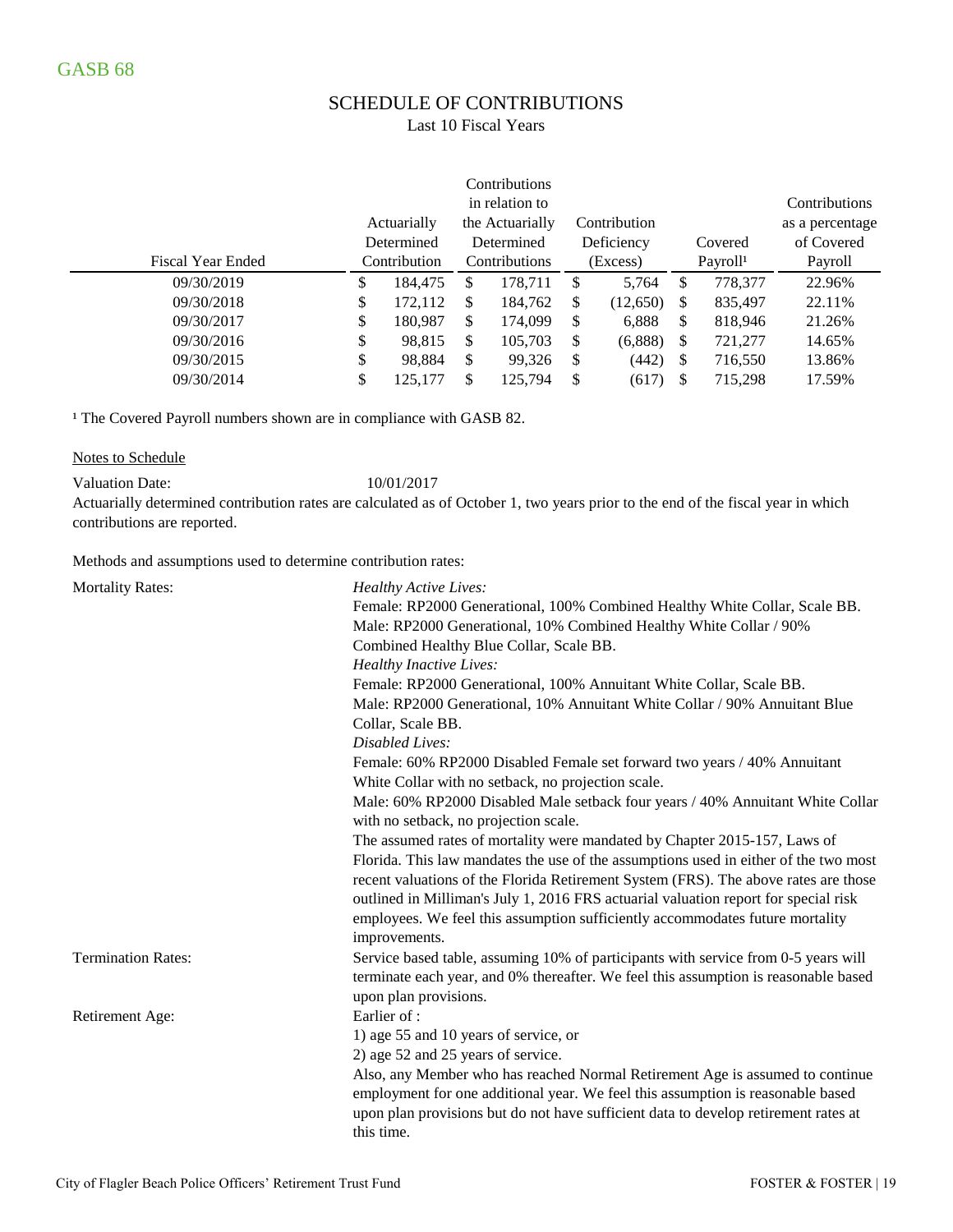| <b>Disability Rates:</b>   |                                        | See Table below (1201). It is assumed that 75% of disabilities that occur are<br>service related. This assumption was developed from those used by other plans<br>containing Florida municipal Police Officers.                                                                                          |  |  |  |  |  |  |  |  |  |  |  |
|----------------------------|----------------------------------------|----------------------------------------------------------------------------------------------------------------------------------------------------------------------------------------------------------------------------------------------------------------------------------------------------------|--|--|--|--|--|--|--|--|--|--|--|
|                            |                                        | % Becoming Disabled During                                                                                                                                                                                                                                                                               |  |  |  |  |  |  |  |  |  |  |  |
|                            | Age                                    | the Year                                                                                                                                                                                                                                                                                                 |  |  |  |  |  |  |  |  |  |  |  |
|                            | 20                                     | 0.03%                                                                                                                                                                                                                                                                                                    |  |  |  |  |  |  |  |  |  |  |  |
|                            | 30                                     | 0.04%                                                                                                                                                                                                                                                                                                    |  |  |  |  |  |  |  |  |  |  |  |
|                            | 40                                     | 0.07%                                                                                                                                                                                                                                                                                                    |  |  |  |  |  |  |  |  |  |  |  |
|                            | 50                                     | 0.18%                                                                                                                                                                                                                                                                                                    |  |  |  |  |  |  |  |  |  |  |  |
| Early Retirement:          |                                        | It is assumed that members who are eligible for Early Retirement (age 50) will retire<br>at the rate of 5% per year.<br>We feel this assumption is reasonable based upon plan provisions but do not have<br>sufficient data to develop retirement rates at this time.                                    |  |  |  |  |  |  |  |  |  |  |  |
| <b>Interest Rate:</b>      | return by asset class.                 | 7.6% per year, compounded annually, net of investment related expenses. This is<br>supported by the target asset class allocation of the trust and the expected long-term                                                                                                                                |  |  |  |  |  |  |  |  |  |  |  |
| <b>Salary Increases:</b>   | for those hired prior to $10/1/2010$ . | Service based annual amount to assumed retirement age; 12% at 0 years of service,<br>5% from 1-10 years of service and 4.5% for 11 years of service and greater.<br>Projected salary at retirement is increased 10% to account for nonregular payments                                                   |  |  |  |  |  |  |  |  |  |  |  |
| Cost-of-Living Adjustment: | None.                                  |                                                                                                                                                                                                                                                                                                          |  |  |  |  |  |  |  |  |  |  |  |
| Funding Method:            | 2015 Method Change Base is 20 years.   | Entry Age Normal Actuarial Cost Method, with level dollar amortization of the<br>Unfunded Actuarial Accrued Liability. The amortization period for the October 1,                                                                                                                                        |  |  |  |  |  |  |  |  |  |  |  |
|                            | requirements:                          | The following load is utilized for determination of the Plan's contribution<br>$\bullet$ Interest – A half-year, based on the current 7.6% assumption.                                                                                                                                                   |  |  |  |  |  |  |  |  |  |  |  |
| Asset Methodology:         |                                        | In conjunction with the October 1, 2015 valuation, the Actuarial Value of Assets is<br>based on a four-year smoothing methodology. The annual difference between<br>expected and actual investment earnings (Market Value, net of investment-related<br>expenses), is phased in over a four-year period. |  |  |  |  |  |  |  |  |  |  |  |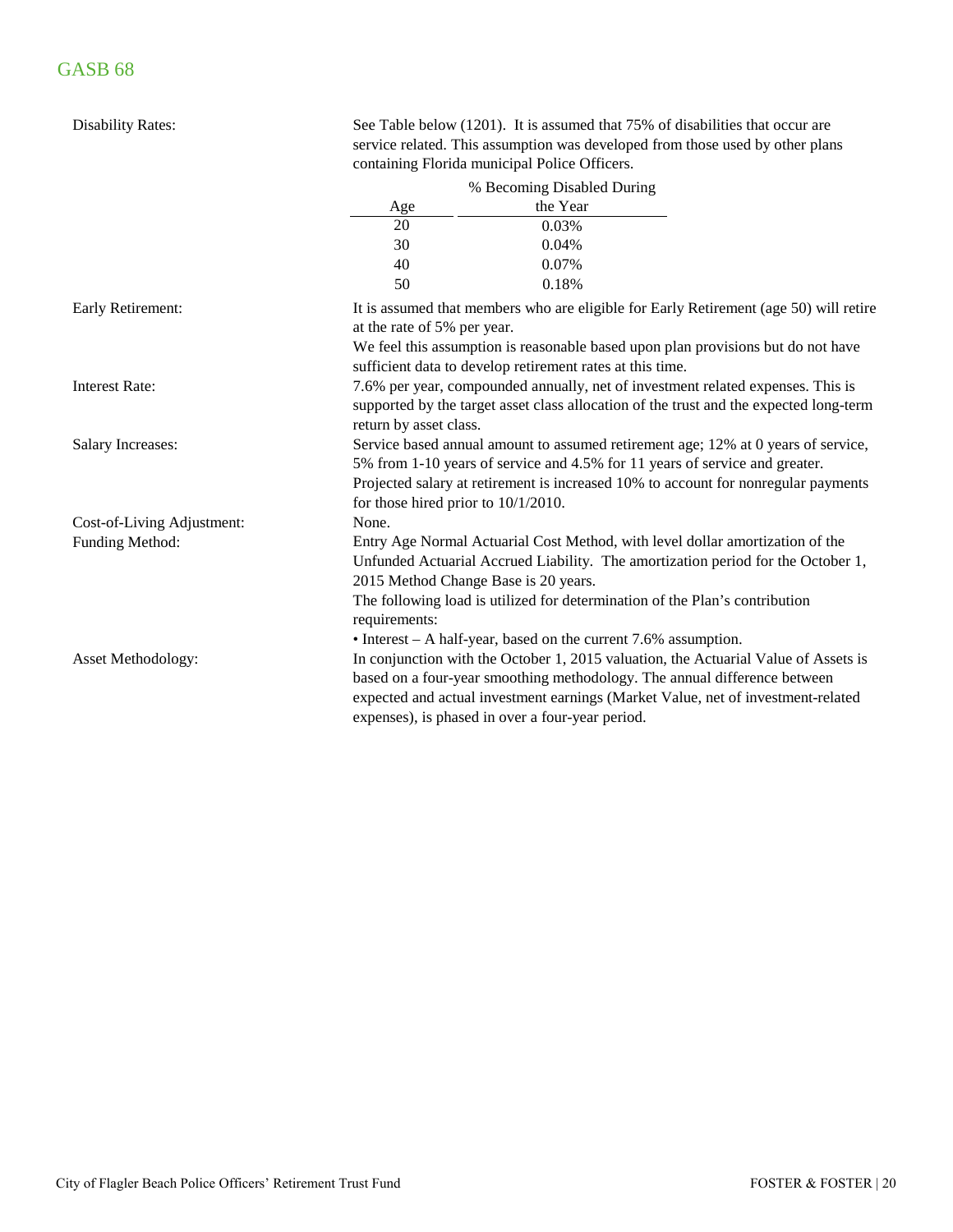# EXPENSE DEVELOPMENT AND AMORTIZATION SCHEDULES

**The following information is not required to be disclosed but is provided for informational purposes.**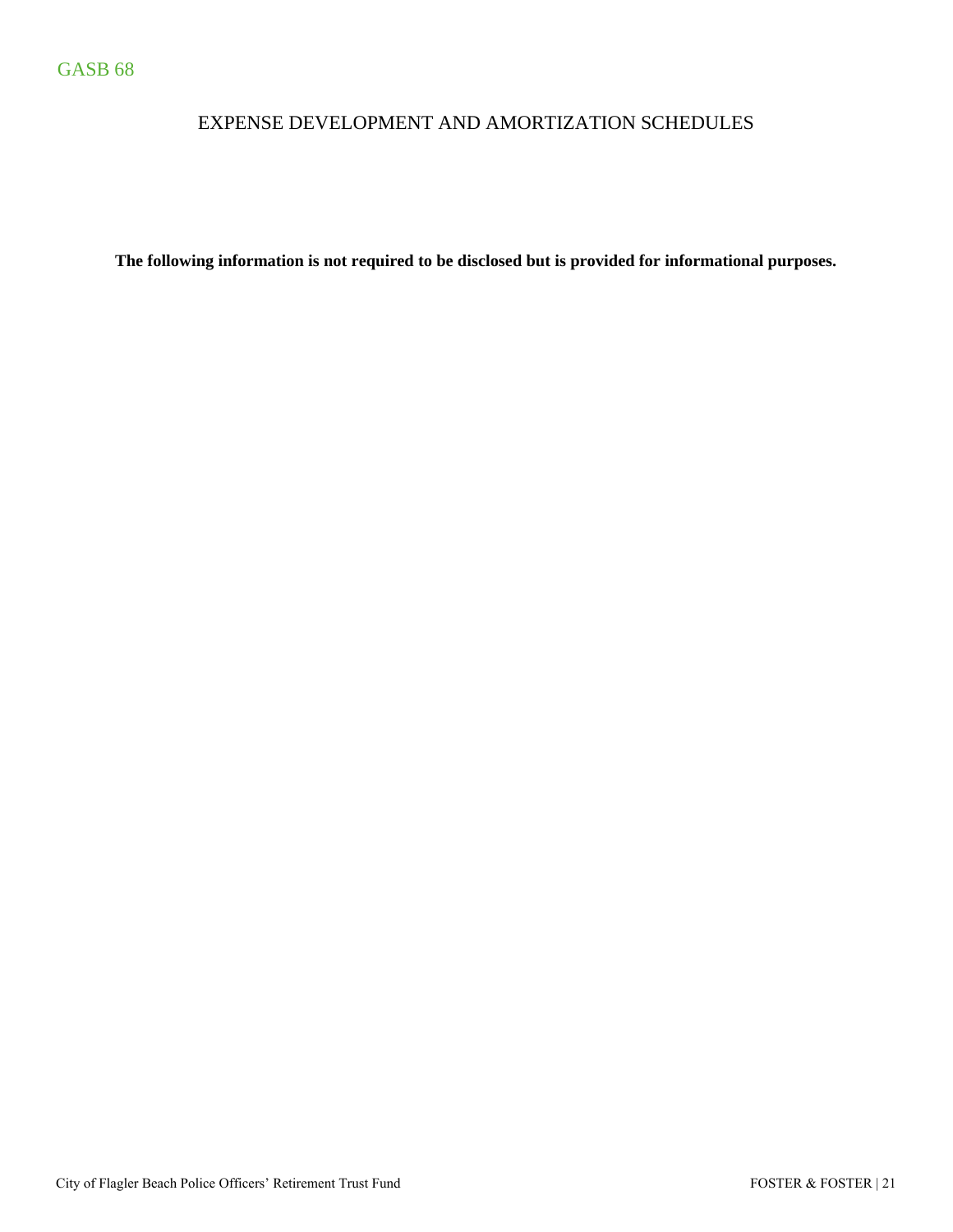# FINAL COMPONENTS OF PENSION EXPENSE FISCAL YEAR SEPTEMBER 30, 2019

|                                                         | Net Pension<br>Liability |            | Deferred<br>Inflows | Deferred<br>Outflows | Pension<br>Expense |  |  |  |
|---------------------------------------------------------|--------------------------|------------|---------------------|----------------------|--------------------|--|--|--|
| <b>Beginning Balance</b>                                | \$                       | 174,670    | \$<br>278,735       | \$<br>410,591        | \$                 |  |  |  |
| Employer and State contributions made after 09/30/2018  |                          |            |                     | 185,260              |                    |  |  |  |
| <b>Total Pension Liability Factors:</b>                 |                          |            |                     |                      |                    |  |  |  |
| Service Cost                                            |                          | 181,472    |                     |                      | 181,472            |  |  |  |
| Interest                                                |                          | 286,220    |                     |                      | 286,220            |  |  |  |
| <b>Share Plan Allocation</b>                            |                          | 5,344      |                     |                      | 5,344              |  |  |  |
| Changes in benefit terms                                |                          |            |                     |                      |                    |  |  |  |
| Differences between Expected and Actual Experience with |                          |            |                     |                      |                    |  |  |  |
| regard to economic or demographic assumptions           |                          | 204,944    |                     | 204,944              |                    |  |  |  |
| Current year amortization of experience difference      |                          |            | (25,079)            | (57,087)             | 32,008             |  |  |  |
| Change in assumptions about future economic or          |                          |            |                     |                      |                    |  |  |  |
| demographic factors or other inputs                     |                          |            |                     |                      |                    |  |  |  |
| Current year amortization of change in assumptions      |                          |            |                     | (17, 432)            | 17,432             |  |  |  |
| Benefit Payments, including Refunds of Employee         |                          |            |                     |                      |                    |  |  |  |
| Contributions                                           |                          | (157, 515) |                     |                      |                    |  |  |  |
| Net change                                              |                          | 520,465    | (25,079)            | 315,685              | 522,476            |  |  |  |
| Plan Fiduciary Net Position:                            |                          |            |                     |                      |                    |  |  |  |
| Contributions - Employer                                |                          | 136,466    |                     | (136, 466)           |                    |  |  |  |
| Contributions - State                                   |                          | 53,639     |                     | (53, 639)            |                    |  |  |  |
| Contributions - Employee                                |                          | 83,550     |                     |                      | (83,550)           |  |  |  |
| Projected Net Investment Income                         |                          | 268,191    |                     |                      | (268, 191)         |  |  |  |
| Difference between projected and actual earnings on     |                          |            |                     |                      |                    |  |  |  |
| Pension Plan investments                                |                          | 69,952     | 69,952              |                      |                    |  |  |  |
| Current year amortization                               |                          |            | (70, 753)           | (49,703)             | (21,050)           |  |  |  |
| Benefit Payments, including Refunds of Employee         |                          |            |                     |                      |                    |  |  |  |
| Contributions                                           |                          | (157, 515) |                     |                      |                    |  |  |  |
| <b>Administrative Expenses</b>                          |                          | (35, 835)  |                     |                      | 35,835             |  |  |  |
| Net change                                              |                          | 418,448    | (801)               | (239, 808)           | (336,956)          |  |  |  |
|                                                         |                          |            |                     |                      |                    |  |  |  |
| <b>Ending Balance</b>                                   | \$                       | 276,687    | \$<br>252,855       | \$<br>486,468        | \$<br>185,520      |  |  |  |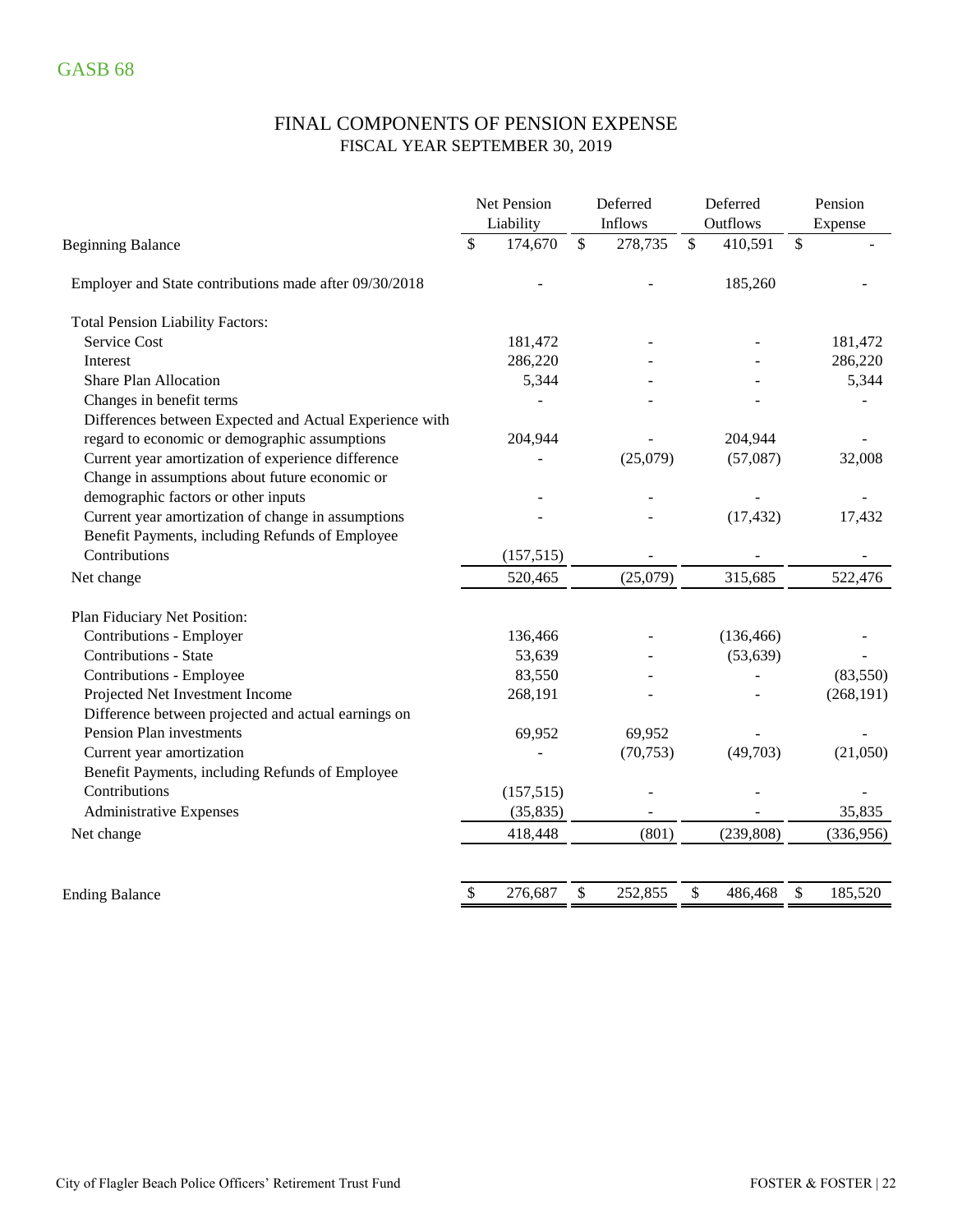### PRELIMINARY COMPONENTS OF PENSION EXPENSE FISCAL YEAR SEPTEMBER 30, 2020

|                                                        | Net Pension<br>Liability |                 | Deferred<br>Inflows | Deferred<br>Outflows | Pension<br>Expense |
|--------------------------------------------------------|--------------------------|-----------------|---------------------|----------------------|--------------------|
| Beginning balance                                      | \$<br>276,687            | $\overline{\$}$ | 252,855             | \$<br>486,468        | \$                 |
| Employer and State Contributions made after 09/30/2019 |                          |                 |                     | TBD*                 |                    |
| <b>Total Pension Liability Factors:</b>                |                          |                 |                     |                      |                    |
| Service Cost                                           | 186,283                  |                 |                     |                      | 186,283            |
| Interest                                               | 323,707                  |                 |                     |                      | 323,707            |
| <b>Share Plan Allocation</b>                           | 6,549                    |                 |                     |                      | 6,549              |
| Changes in benefit terms                               |                          |                 |                     |                      |                    |
| <b>Contributions - Buy Back</b>                        | 42,166                   |                 |                     |                      | 42,166             |
| Differences between Expected and Actual Experience     |                          |                 |                     |                      |                    |
| with regard to economic or demographic assumptions     | (118, 437)               |                 | 118,437             |                      |                    |
| Current year amortization of experience difference     |                          |                 | (48, 768)           | (57,085)             | 8,317              |
| Change in assumptions about future economic or         |                          |                 |                     |                      |                    |
| demographic factors or other inputs                    | 72,739                   |                 |                     | 72,739               |                    |
| Current year amortization of change in assumptions     |                          |                 |                     | (31,979)             | 31,979             |
| Benefit Payments, including Refunds of Employee        |                          |                 |                     |                      |                    |
| Contributions                                          | (221, 582)               |                 |                     |                      |                    |
| Net change                                             | 291,425                  |                 | 69,669              | (16, 325)            | 599,001            |
| Plan Fiduciary Net Position:                           |                          |                 |                     |                      |                    |
| Contributions - Employer                               | 129,209                  |                 |                     | (129,209)            |                    |
| Contributions - State                                  | 56,051                   |                 |                     | (56,051)             |                    |
| Contributions - Employee                               | 77,838                   |                 |                     |                      | (77, 838)          |
| <b>Contributions - Buy Back</b>                        | 42,166                   |                 |                     |                      | (42, 166)          |
| Projected Net Investment Income                        | 298,334                  |                 |                     |                      | (298, 334)         |
| Difference between projected and actual earnings on    |                          |                 |                     |                      |                    |
| Pension Plan investments                               | (143,708)                |                 |                     | 143,708              |                    |
| Current year amortization                              |                          |                 | (58, 154)           | (78, 443)            | 20,289             |
| Benefit Payments, including Refunds of Employee        |                          |                 |                     |                      |                    |
| Contributions                                          | (221, 582)               |                 |                     |                      |                    |
| <b>Administrative Expenses</b>                         | (47, 021)                |                 |                     |                      | 47,021             |
| Net change                                             | 191,287                  |                 | (58, 154)           | (119,995)            | (351, 028)         |
|                                                        |                          |                 |                     |                      |                    |
| <b>Ending Balance</b>                                  | \$<br>376,825            | \$              | 264,370             | <b>TBD</b>           | \$<br>247,973      |

\* Employer and State Contributions subsequent to the measurement date made after September 30, 2019 but made on or before September 30, 2020 need to be added.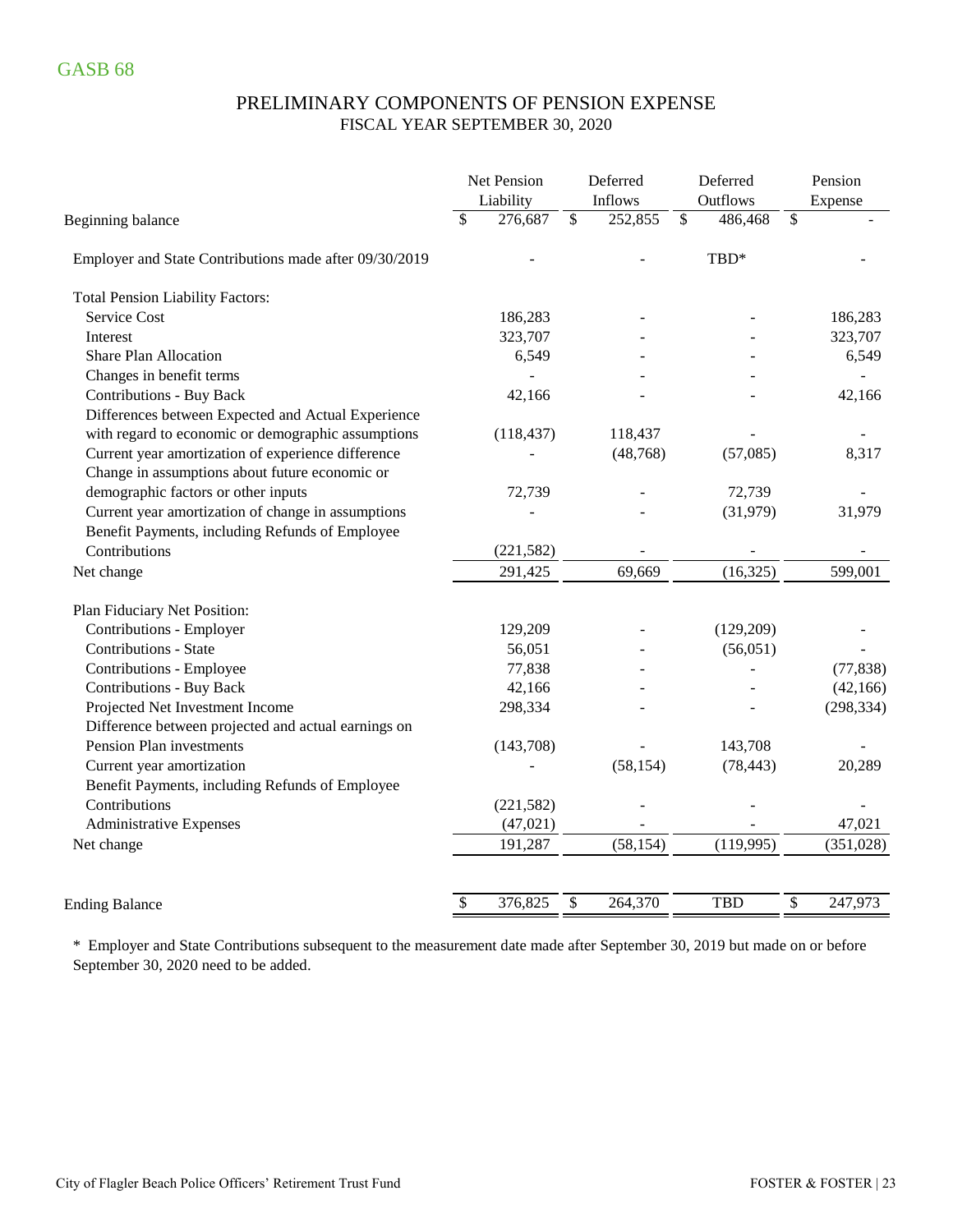### AMORTIZATION SCHEDULE - INVESTMENTS

#### Increase (Decrease) in Pension Expense Arising from the Recognition of the of Differences Between Projected and Actual Earnings on Pension Plan Investments

|           |   | Differences Between                        |                |               |      |                 |                |               |                |      |                  |      |                  |      |               |      |                  |                      |                |      |            |               |      |                          |
|-----------|---|--------------------------------------------|----------------|---------------|------|-----------------|----------------|---------------|----------------|------|------------------|------|------------------|------|---------------|------|------------------|----------------------|----------------|------|------------|---------------|------|--------------------------|
| Plan Year |   | Projected and Actual                       | Recognition    |               |      |                 |                |               |                |      |                  |      |                  |      |               |      |                  |                      |                |      |            |               |      |                          |
| Ending    |   | Earnings                                   | Period (Years) | 2019          |      | 2020            | 2021           |               | 2022           |      | 2023             |      | 2024             |      | 2025          | 2026 |                  | 2027                 |                | 2028 |            |               | 2029 |                          |
|           |   |                                            |                |               |      |                 |                |               |                |      |                  |      |                  |      |               |      |                  |                      |                |      |            |               |      |                          |
| 2019      |   | 143,708                                    |                |               | - \$ | 28,740<br>- S   | 28,742         | - \$          | 28,742         | - \$ | 28,742           | - \$ | 28,742 \$        |      | $-$ \$        |      | $\sim$ 100 $\mu$ | -S                   | - 75<br>$\sim$ |      | $\sim$     | -\$           |      |                          |
| 2018      |   | (69, 952)                                  |                | (13,992)      | - 25 | (13,990)<br>- 5 | (13,990)       | - \$          | $(13,990)$ \$  |      | $(13,990)$ \$    |      | $\sim$           | -S   | $-$ \$        |      | $\sim$           | -S<br>$\sim$         | - 35           |      | $\sim$ $-$ | -S            |      | $\overline{\phantom{a}}$ |
| 2017      |   | (139, 383)                                 |                | (27, 877)     | - 5  | (27, 877)<br>-S | $(27,877)$ \$  |               | $(27,877)$ \$  |      | $\sim$           | - 33 | $\sim$           | -S   | $-$ \$        |      | $\sim$           | <sup>\$</sup><br>. . | - 35           |      | $\sim$     | -S            |      | $\overline{\phantom{a}}$ |
| 2016      |   | (81, 437)                                  |                | (16, 287)     | - S  | (16, 287)<br>-S | $(16,287)$ \$  |               | $\sim$         | . ა  | $\sim$           | .ა   | $\sim$           | - \$ | $-$ \$        |      | $\sim$           | -\$<br>$\sim$        | - 75           |      | $\sim$     | <sup>\$</sup> |      |                          |
| 2015      |   | 248,514                                    |                | 49,703        | -S   | $49,703$ \$     |                | -\$<br>$\sim$ |                | - ക  | $\sim$ 100 $\mu$ | - 75 | $\sim$ 100 $\mu$ | - \$ | $-$ \$        |      | $-$ \$           | $\sim$               | $\mathcal{S}$  |      | $\sim$     | -S            |      |                          |
| 2014      | S | (62,987)                                   |                | $(12,597)$ \$ |      | $-$ \$          |                | $-$ \$        |                | - ა  | $\sim$ 100 $\mu$ | .ა   | $\sim$ 10 $\pm$  | -S   | $-$ \$        |      | $- S$            | $\sim$ 100 $\mu$     | - 35           |      | $\sim$     | <sup>\$</sup> |      |                          |
|           |   | Net Increase (Decrease) in Pension Expense |                | (21,050)      | - 85 | 20,289<br>-S    | $(29, 412)$ \$ |               | $(13, 125)$ \$ |      | 14,752           |      | 28,742 \$        |      | <u>. на п</u> |      | $\sim$           | $\sim$               |                |      | $\sim$     |               |      |                          |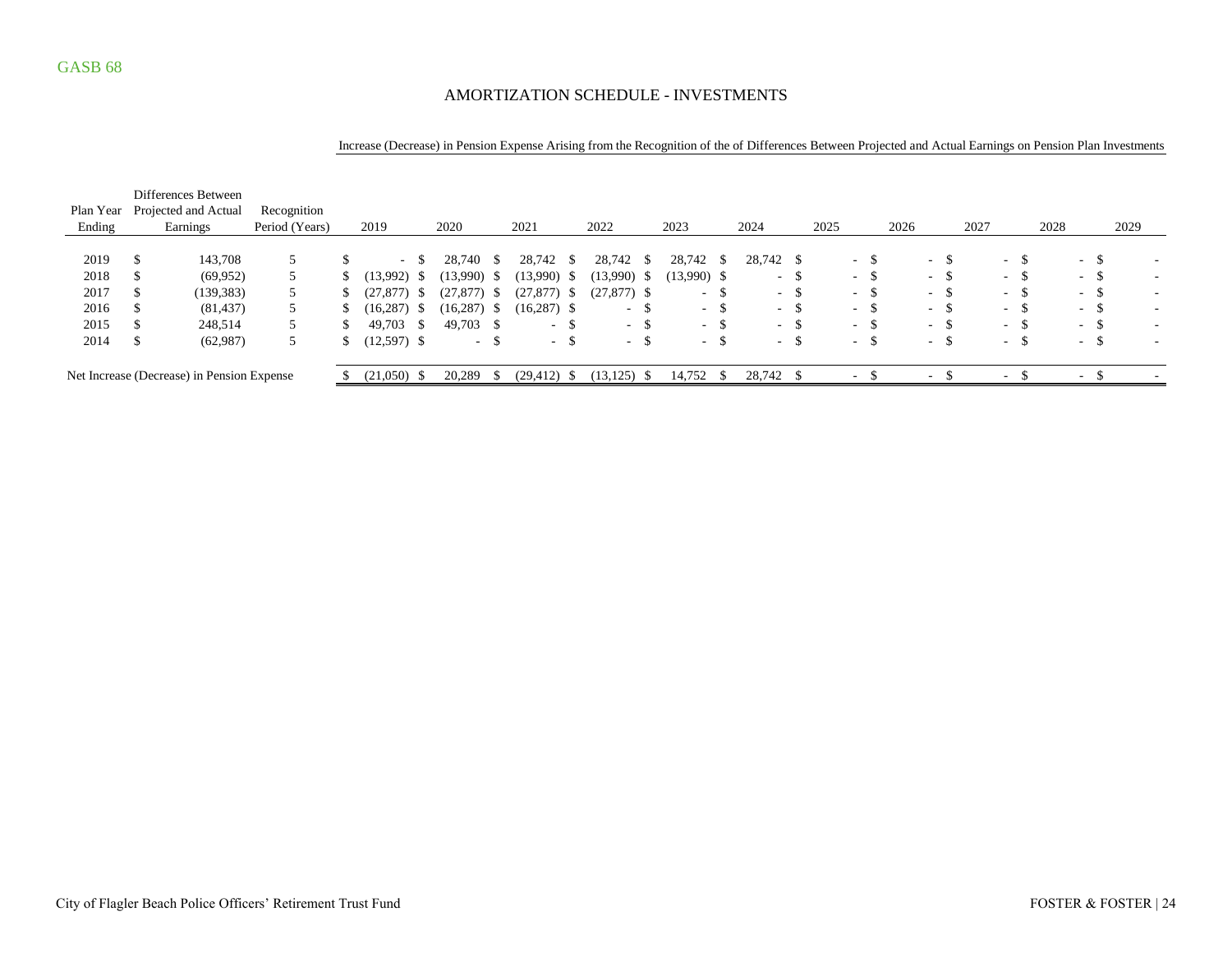### AMORTIZATION SCHEDULE - CHANGES OF ASSUMPTIONS

#### Increase (Decrease) in Pension Expense Arising from the Recognition of the Effects of Changes of Assumptions

| Plan Year<br>Ending | Changes of<br>Assumptions                  | Recognition<br>Period (Years) | 2019      |      | 2020                   |    | 2021                  |     | 2022      |        | 2023      |        | 2024      |        | 2025                     | 2026 |            | 2027 |        | 2028 |        | 2029 |  |
|---------------------|--------------------------------------------|-------------------------------|-----------|------|------------------------|----|-----------------------|-----|-----------|--------|-----------|--------|-----------|--------|--------------------------|------|------------|------|--------|------|--------|------|--|
| 2019<br>2016        | 72,739<br>87.160                           |                               | 17,432 \$ | $-5$ | 14,547 \$<br>17,432 \$ |    | 14,548<br>$17,432$ \$ | - S | 14.548 \$ | $-$ \$ | 14,548 \$ | $-$ \$ | 14.548 \$ | $-$ \$ | $\sim$<br>$\sim$         |      | - ക<br>$-$ |      | $\sim$ |      | - 3    |      |  |
|                     | Net Increase (Decrease) in Pension Expense |                               | 17.432    |      | 31,979                 | -8 | 31.980                |     | 14.548 \$ |        | 14.548 \$ |        | 14,548 \$ |        | $\overline{\phantom{0}}$ |      | $\sim$     |      | $-$    |      | $\sim$ |      |  |